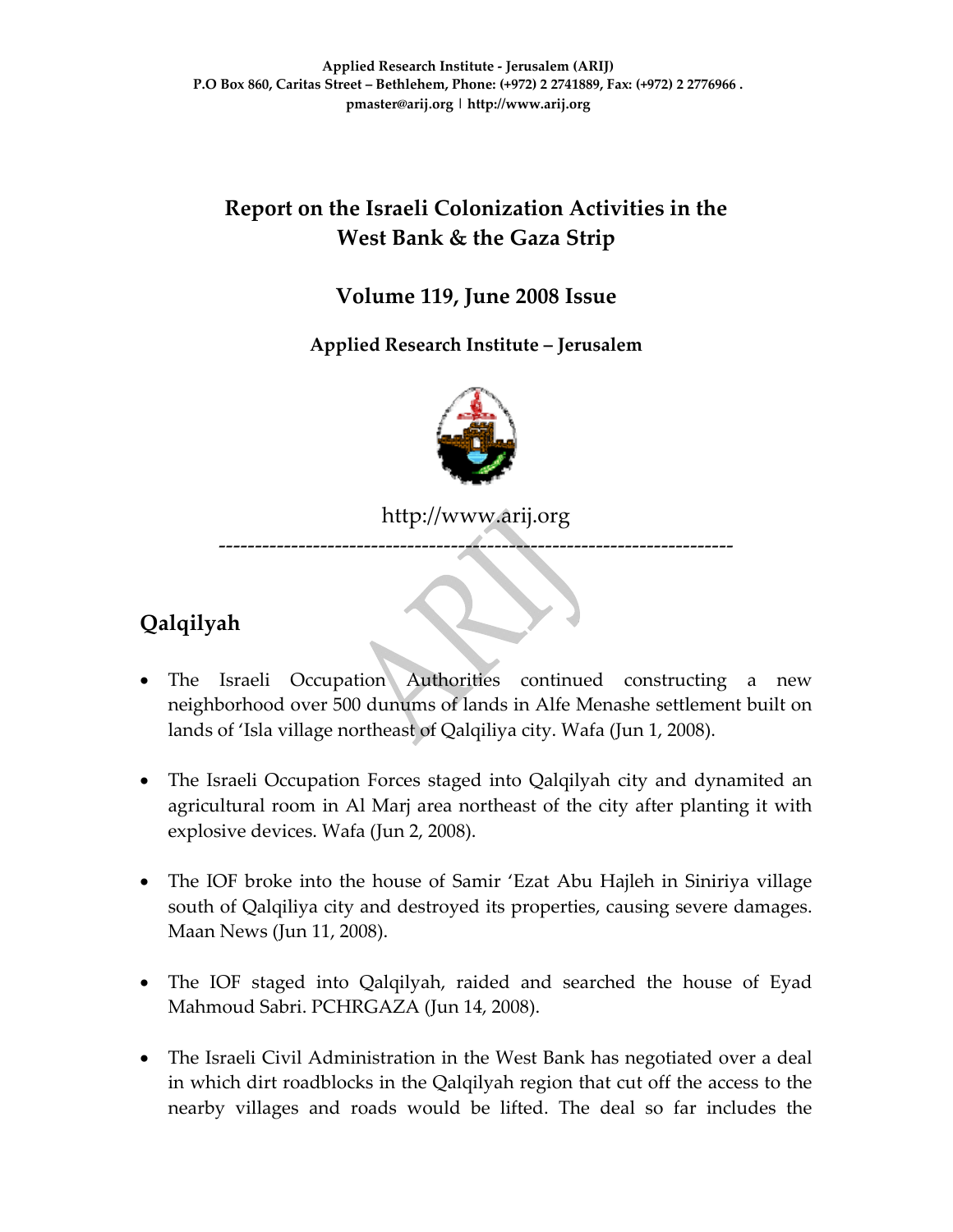villages of 'Azun and Marda. The ongoing negotiations will mainly involve the areas along Highway 5, which connects Tel Aviv with the settlement of Ariel, and Road 55, which runs from Kfar Saba to Nablus. Jpost (Jun 18, 2008).

• More than 15 Israeli vehicles invaded Qalqilyah city, demolished the houses of 'Akel Hasanein Hajoul (three‐ storey house), Ibrahim Milhim and the house of Martyr 'Ali Hassan Hasanein. Wafa & PCHRGAZA (Jun 19, 2008).

## **Gaza**

- The Israeli Occupation Bulldozers razed 120 dunums of agricultural land and a number of greenhouses. The IOF also destroyed a house owned by Jamal Zayed Abu Jame', and damaged 5 other nearby homes. PCHRGAZA (Jun 1, 2008).
- The Israeli Occupation Army opened fire at Palestinian houses and lands east of Khuza'a and Al Qarara towns east and north of Khan Yunis Governorate, causing extensive loses and damages. Al Ayam (Jun 1, 2008).
- The IOF shelled on the house of Al Qatawi family east of Al Qarara town east of Khan Yunis city and caused damages to the properties. Quds (Jun 2, 2008).
- The Israeli Minister of Defense Ehud Barak is planning to specialize NIS 400 millions to reinforce the Israeli houses located 4.5 kilometers from the Gaza Strip. Maan News (Jun 2, 2008).
- The Israeli Occupation Bulldozers staged nearly 1,200 meters into Al Sraij area in Al Qarara village, northeast of Khan Yunis city and razed at least 100 dunums of agricultural land. PCHRGAZA (Jun 3, 2008).
- The Israeli Occupation Forces razed vast areas of lands planted with Olive trees and demolished the two‐ storey house of Samir Hussein Abu Latifa and the house of Rihab Abu Latifa in 'Abasan Al Jadeda town east of Khan Yunis. Wafa (Jun 5, 2008).
- The IOF partially demolished the three‐storey house of Muhammad Hashim Al Daghma and completely demolished another house owned by Samir Faraj Al Dhagma in 'Abasan Al Jadeda town east of Khan Yunis city. In addition,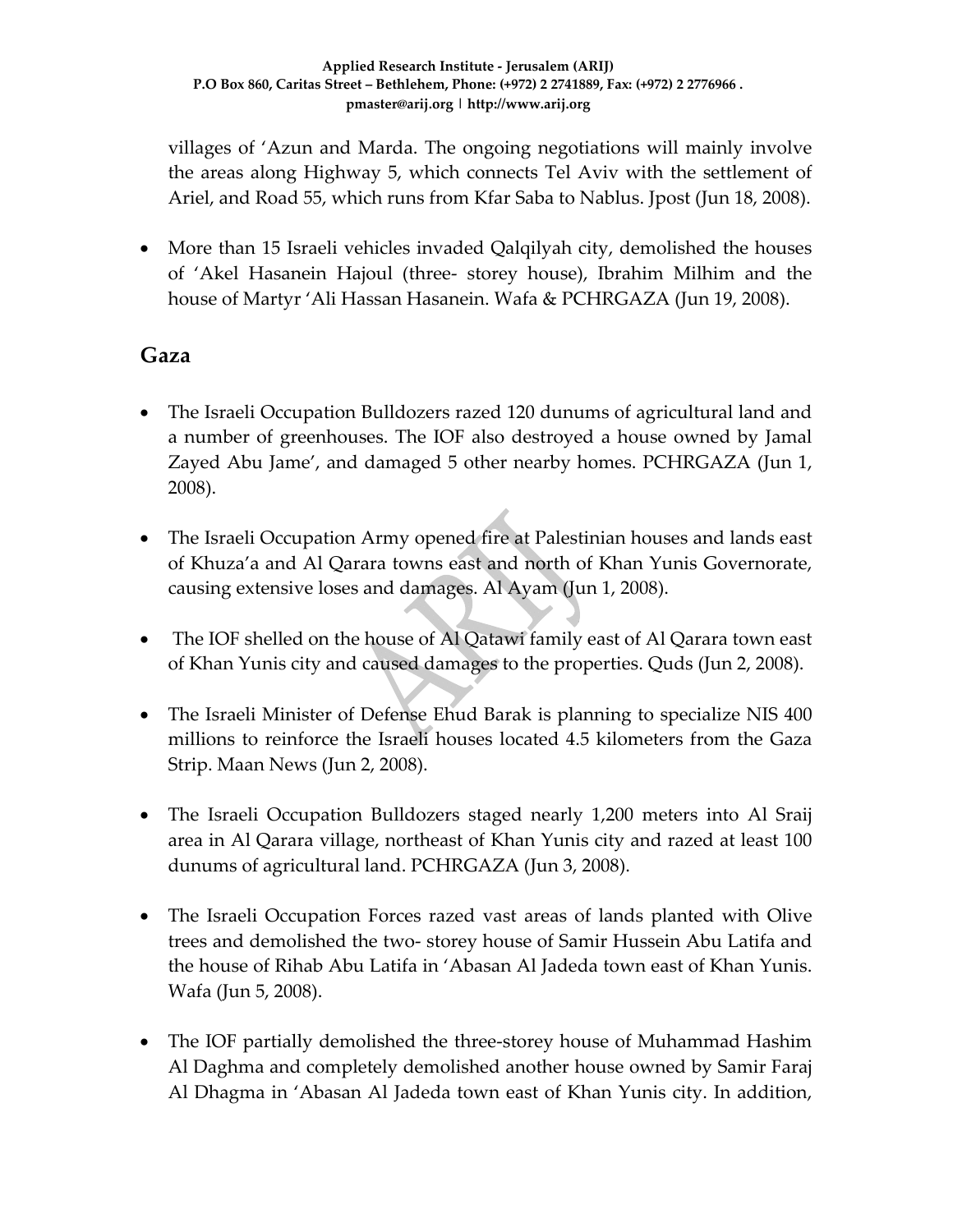the Israeli Occupation bulldozers demolished a well and a water tank which belong to Yousef Shahin along with the wall that surrounds Al Rawad Youth society. Wafa (Jun 5, 2008).

- The Israeli Occupation Bulldozers staged 500 meters into the lands of 'Absan town, east of Khan Yunis city and began razing agricultural lands and shooting at Palestinian farmers. Maan News (Jun 5, 2008).
- The Israeli Occupation Bulldozers razed 45 dunums of agricultural lands planted with Olives and demolished a bird farm in Khuza'a village, east of Khan Yunis. PCHRGAZA (Jun 6, 2008).
- The Israeli Occupation warplanes shelled on a building in Al 'Atatreh area west of Beit Lahya town north of the Gaza Strip and turned it into a heap of rubble. Other neighboring houses were also affected by the shelling process. Wafa (Jun 7, 2008).
- The Israeli warplanes shelled on a blacksmith workshop owned by Sa'id Yunis Al Masri in Al Daraj Neighborhood north of the Gaza Strip and caused severe damages to the properties. Quds & PCHRGAZA (Jun 7, 2008).
- More than 12 Israeli bulldozers invaded 'Abasan village, east of Khan Yunis city, and Al Fukhari area to the southeast, razed 15 dunums of agricultural lands and destroyed 2 greenhouses. PCHRGAZA (Jun 8, 2008).
- The Israeli Occupation Army staged into the north of Beit Lahya town, near Abu Samra lands north of the Strip and broke into the Palestinian houses, causing panic to residents. Wafa (Jun 8, 2008).
- The Israeli Occupation Bulldozers razed agricultural lands and poultry farms near Kisufim crossing point east of Khan Yunis city; in addition, the IOF demolished several numbers of houses and razed lands north of Beit Lahya town. Quds (Jun 10, 2008).
- The Israeli bulldozers razed 31 dunums of agricultural land planted with Almonds and Olives trees owned by Abu Snaima clan in Al Shouka village, southeast of Rafah. PCHRGAZA (Jun 10, 2008).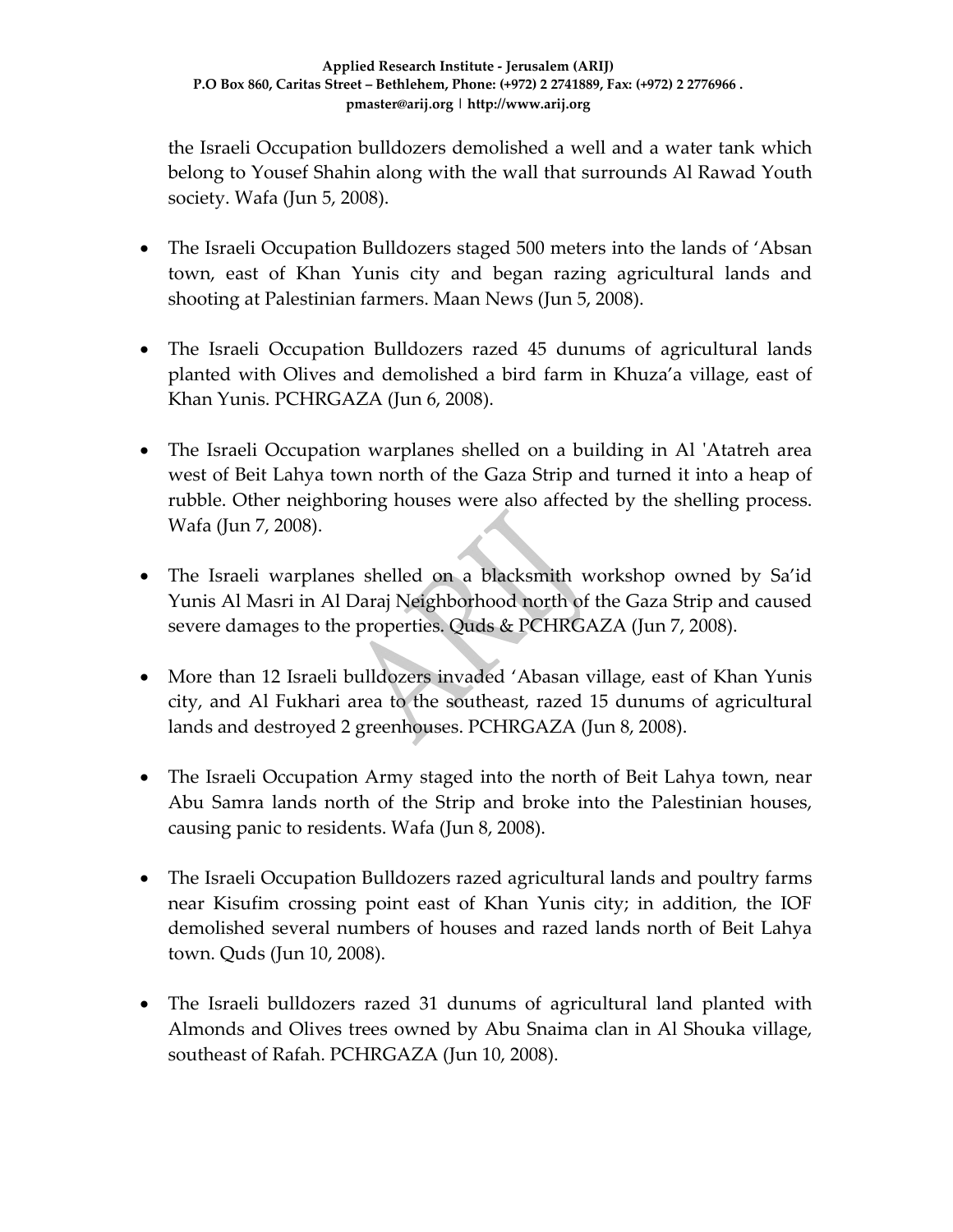- Several numbers of Israeli missiles were shelled on Palestinian houses and agricultural lands in Al Shaja'iya and Al Zaytoun neighborhoods causing severe loses. Wafa (Jun 11, 2008).
- The Israeli Occupation vehicles staged into Shiekh Hammouda area in Al Qarara village, razed at least 150 dunums of agricultural lands, destroyed a house and caused severe damages to 2 mosques. PCHRGAZA (Jun 11, 2008).
- The IOF demolished the two‐storey house of Ahmad Hamoudeh in Beit Lahya north of the Strip, turning it into a heap of rubble. Wafa (Jun 12, 2008).
- The IOF fired a missile at two workshops belonging to Khalil Mohammed Jawaher and Ibrahim Hassan Al Bashiti in Jourat Al Lout area in Khan Yunis, completely destroying them. PCHRGAZA (Jun 16, 2008).
- The Israeli Occupation warplanes destroyed two lethal workshops in Khan Yunis town and in Al Zaytoun neighborhood south and east of the Gaza Strip, causing damages to the properties. Among owners, Omran Abu Kwaik was known. Wafa & Arabs48 (Jun 17, 2008).

## **Jerusalem**

- Israeli Antiquities Authority started the restoration of Jerusalem city's wall. Quds (Jun 1, 2008).
- Israel Nature and National Parks Protection Authority are planning to transfer 20 dunums of lands owned by Al Ansari family in Al Siwana neighborhood in Jerusalem city into Jewish national park. Quds (Jun 1, 2008).
- The Israeli Occupation Authorities handed out families of Surour and Mashahra in Al Zawiya neighborhood in Jabal Al Mukabbir military warnings to demolish 18 residential buildings for not having building permits. Quds (Jun 3, 2008).
- Group of Israeli settlers aggressed on the Palestinian houses and commercial stores in Jerusalem city, causing extensive loses. Among owners, Samir Al Jundyʹs house was known. PNN (Jun 4, 2008).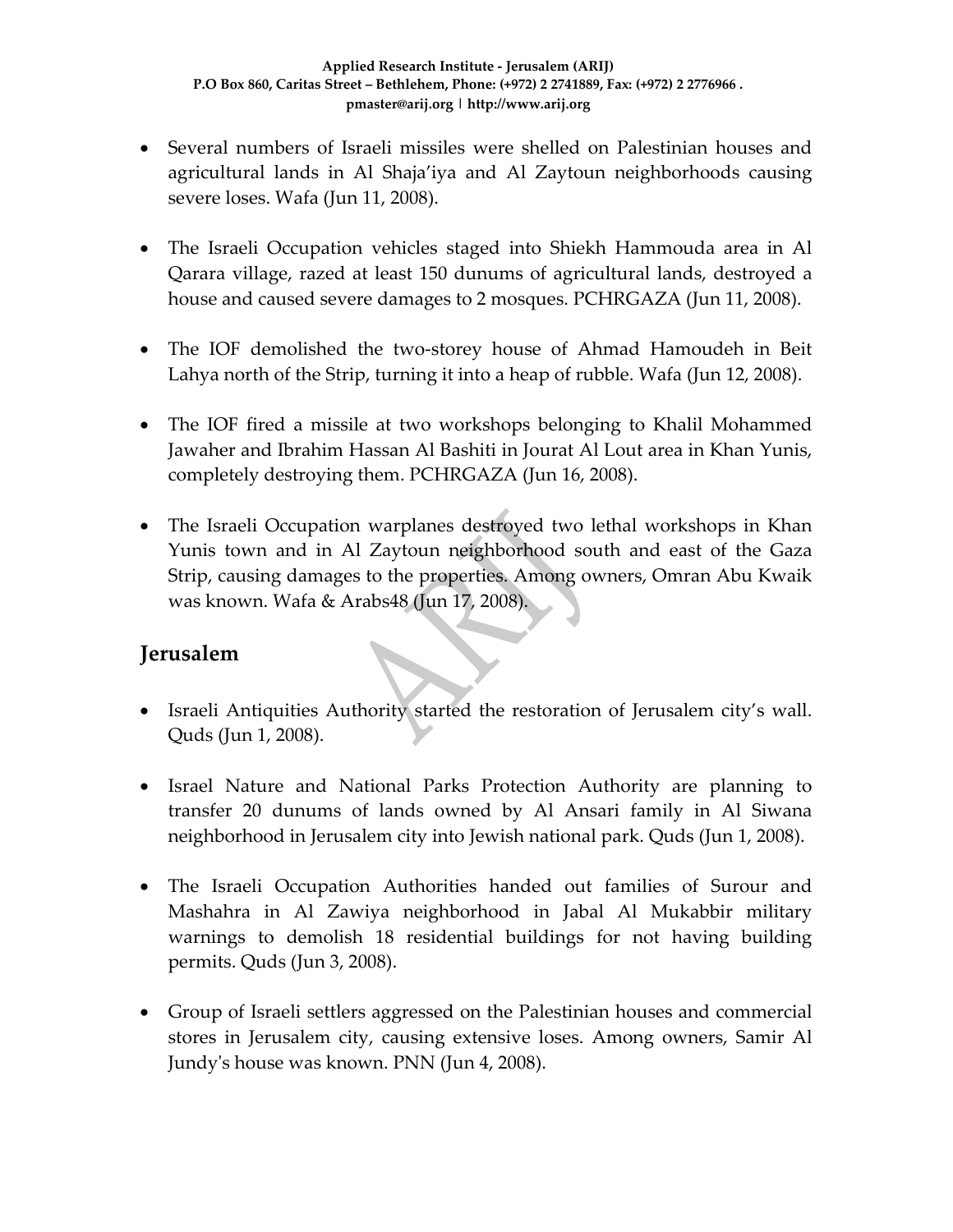- The Israeli Occupation Bulldozers demolished the house of Zeidan Ra'fat Al Sheiwaky in Beit Hanina town for not being licensed. Quds (Jun 5, 2008).
- A new Jewish neighborhood is planned to be added to the Settlement of Adam north of Jerusalem city in order to receive the 45 Jewish families of Migron Outpost upon its evacuation in August 2008. Quds (Jun 6, 2008).
- The Israeli Police department of Judea and Samaria continues transferring their Bureaus into the new Police Station building at the E‐1 area in Maʹale Adumim. Quds (Jun 7, 2008).
- The Israeli Local committee for building and Construction endorsed the first stage of the plan to build 2337 new housing units, out of which, 1837 will be built in Givʹat Hamatos settlement and the remaining 500 would be built for Palestinians of Beit Safafa town south of Jerusalem city. Quds (Jun 7, 2008).
- Group of Israeli settlers aggressed on Palestinian commercial stores near the Dung Gate (Bab El Selsela) in the old city of Jerusalem, causing extensive loses. Among owners, Munther Barakat's house was known. Quds (Jun 9, 2008).
- The second stage of constructing 60 housing units in the Jewish neighborhood of Maaleh Hazeitim in Ras Al 'Amoud neighborhood, in East Jerusalem has begun after completing the construction of the infrastructure in the area. Quds (Jun 11, 2008).
- The Israeli Occupation Bulldozers demolished three Palestinian houses in Beit Hanina, Al Salam outskirt and in At Tur communities under the pretext of being unlicensed. Houses belong to: Fatin Al Ajrab (110 m²), Khamis Al Tahan (100 m<sup>2</sup> with a room 35 m<sup>2</sup>) and Wael Al Faqih (100 m<sup>2</sup>). In addition, the house of Ihab Zuhdi Fayad Al Tawil in Beit Hanina neighborhood is threatened of demolition under the same pretext. Quds (Jun 11, 2008).
- After receiving a military warning from the Israeli Ministry of Interior to demolish their house under the pretext of being unlicensed, Al Hajej family from Al Ashqariya neighborhood in Beit Hanina were forced to demolished their own house (50 m²) to avoid paying expanses of demolition as stated in the military warning. Quds (Jun 12, 2008).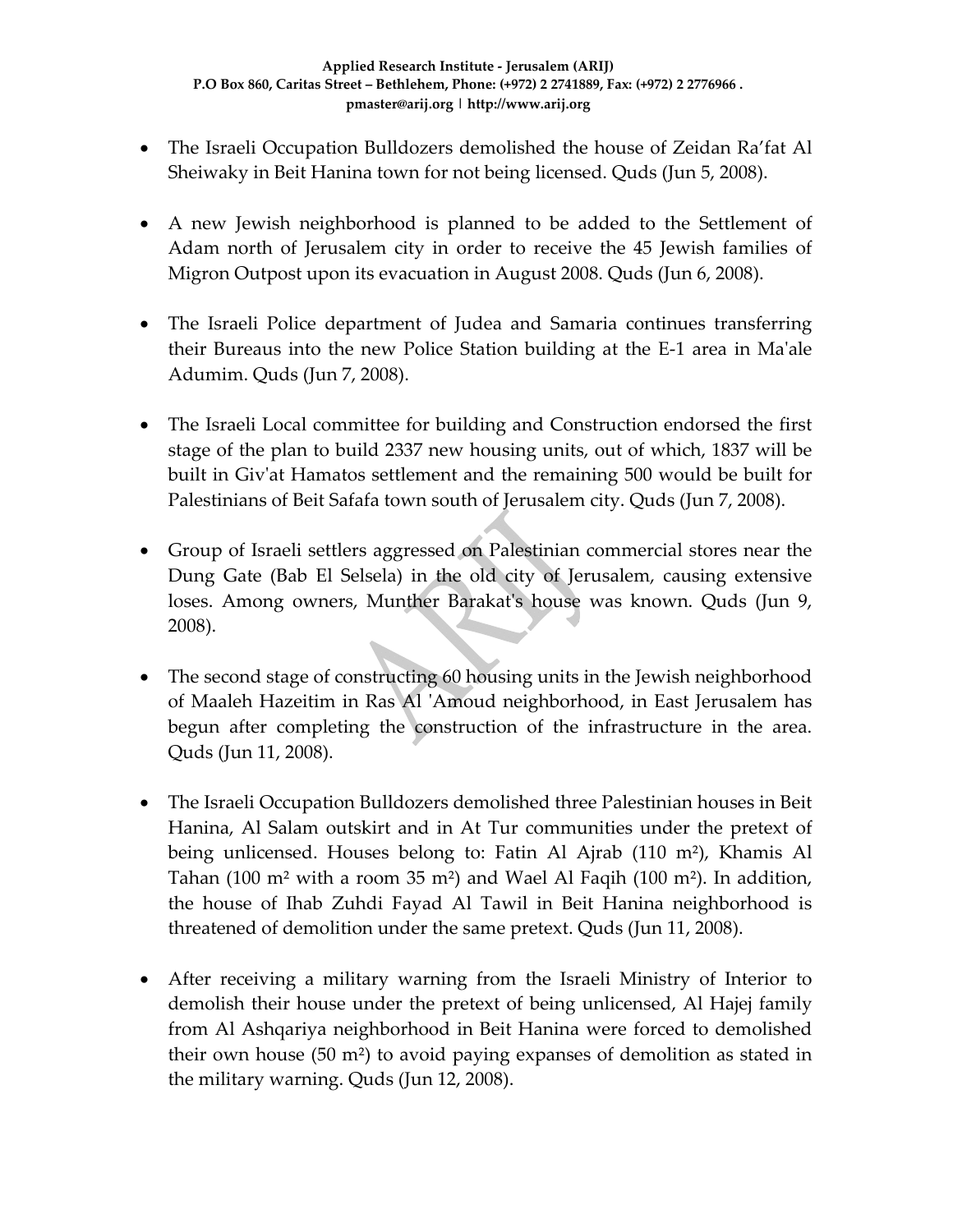- The Israeli regional committee for housing and planning agreed on constructing 1300 new housing units in Ramat Shlomo settlement south of Beit Hanina town in Jerusalem city. Wafa (Jun 13, 2008).
- The Israeli Occupation Forces marked 150 Olive trees in Beit Hanina town preparing to uproot them as being located within the wall's path in in the area. Quds (Jun 13, 2008).
- The Israeli Occupation Authorities handed out Shqair family in Wad Al Rabab area in Silwan town a military warning to evacuate the house preparing it for demolition. Quds (Jun 14, 2008).
- The proposal of Jerusalem Mayor, Uri Lupolianski, for the construction of 40,000 Housing units in various Israeli Settlements in Jerusalem was approved Sunday by the District Planning and Building Committee at the Municipality. Haaretz (Jun 16, 2008)**.**
- The Israeli Company of Developing Jerusalem along with the employees of Jerusalem Municipality tried to take over 2 dunums of lands owned by the Orthodox Patriarchate in Silwan neighborhood south of Jerusalem city to construct a parking plot. PNN (Jun 15, 2008).
- Jerusalem Municipality handed out military warnings to demolish three houses in Ras Khamis neighborhood in Shu'fat refugee camp under the pretext of being unlicensed and of being close to the Segregation Wall path. Houses belong to: Mazin Al Rajaby (360 m²), Suleiman Al Turk (224 m²) and Majed Abu Turky (220 m²). Quds (Jun 15, 2008).
- An Israeli group "Yisheva Hayim Ha'olam "handed out residents Hamoud Castero and Ahmad Al Hashim in Oqbat Al Khalidiya area near Al Aqsa Mosque military warnings to evacuate their houses within a period of 14 days claiming their ownership of the houses since 1948. Wafa & Quds (Jun 16, 2008).
- The Israeli Occupation Forces demolished two houses in Beit Hanina town north of Jerusalem city under the pretext of lacking building permits. Houses belong to Ihab Zuhdi Al Tawel (50 m²) and Al Ja'bary family. In addition, the IOF demolished another house which belongs to Anwar Ezat 'Asela in Wad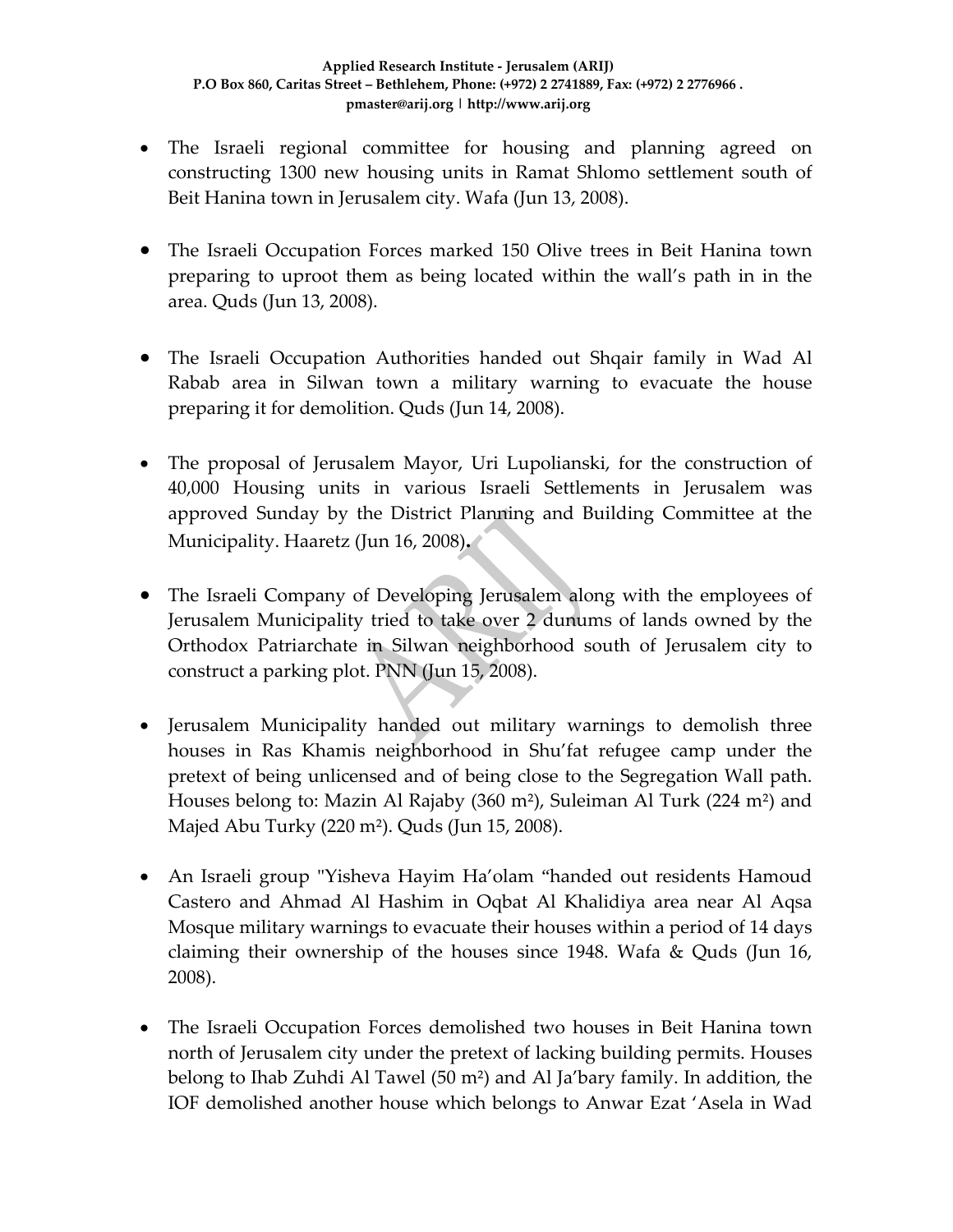Qaddum in Ras Al 'Amoud under the same pretext. PNN & Quds (Jun 17, 2008).

- The Israeli Occupation Bulldozers uprooted 300 Olive trees and razed lands in the southern part of Beit Hanina Al Tahta near Ramot settlement to construct a new section of the Israeli Segregation wall. Maan News & Wafa (Jun 23, 2008).
- The Israeli Central Court of Jerusalem Municipality issued an order to stop the evacuation of Muhammad Al Kurd house in Al Sheikh Jarah neighborhood. Quds (Jun 25, 2008).
- The Israeli Court of local affairs in Jerusalem Municipality issued temporary order to stop the demolition of 450 Palestinian housing units in Khalet Al 'Ein in At Tur (on the edge of Mount of Olives) according to an appeal handed out to the court by residents. The demolition orders were issued under the pretext that the houses were built in an area classified as Green where building is prohibited. Quds (Jun 25, 2008).
- The Israeli Occupation Forces broke into several numbers of car workshops in Hizma, 'Anata, Al Z'ayim and Al 'Izariya towns in Jerusalem and confiscated cars and properties. Among owner, Saleh Fhidat, Orabi Abu Rmeileh, Muhammad Al Nabilsy and Basam Idries were known. Quds (Jun 26, 2008).

## **Ramallah**

- The Israeli Central Court agreed on freezing the demolition of six Palestinian houses in Al Midya village in Ramallah according to an appeal handed out to the court by village residents. Houses belong to Jihad, Sa'ed & Fadel Sadaqa, Muhammad Isma'il Suleiman, Mahmoud 'Abed El Hafiz and Mustafa 'Abed El Hafiz. Quds (Jun 1, 2008).
- The Israeli Occupation Forces erected a temporary checkpoint on the main entrance of Deir Abu Msh'al village north of Ramallah city and restricted Palestinian access into and out of the village. Wafa (Jun 2, 2008).
- The IOF and the Israeli Civil Administration have decided to relocate 440 Olive trees belonging to Ni'lin village west of Ramallah city to a nearby area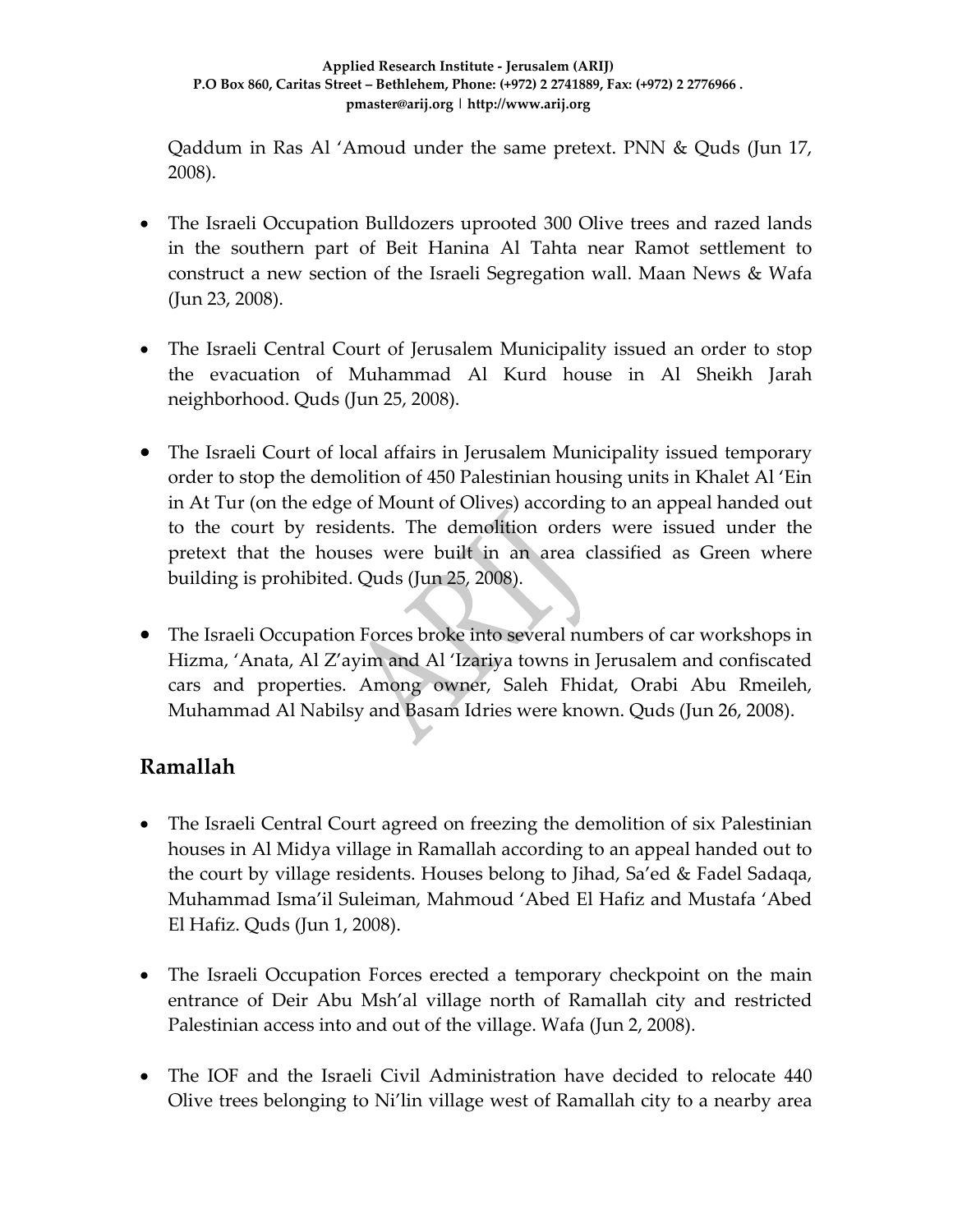due to the undergoing wall constructions in the area. Maan News (Jun 3, 2008).

- Two human rights organizations "Yesh Din" and B'Tselem along with five Palestinians (Saʹid Shehadeh, Mustafa Hamed, Rashed Zaglul, Raʹik Massalah and Ruad Massalah) from ʹEin Yabrud village near Ramallah city petitioned the High Court of Justice against the construction of nine new houses in the Israeli settlement of Ofra east of Ramallah city which are being built on a private Palestinian land. Jpost (Jun 5, 2008).
- The IOF broke into the house of Mahmoud 'Eid 'Atta in Deir Mish'al village to the northwest of Ramallah city and detained dwellers in one room. Wafa (Jun 10, 2008).
- Concerns that the Israeli High Court of Justice might put a stop to the construction of new homes in Ofra settlements which have led to the extraordinary step of keeping the work going seven days a week, irrespective of the religious prohibition against labor on Shabbat. The decision relies on a religious ruling by Ofra's rabbi, Rabbi Avi Gisser, aimed at expediting construction so homes can be occupied before a possible court intervention. Haaretz (Jun 12, 2008).
- The Israeli Occupation Army detained hundreds of Palestinian residents on 'Ataraʹs checkpoint north of Ramallah city for long hours. Wafa (Jun 14, 2008).
- The new nine Israeli houses which were recently constructed in Ofra settlement are now inhabited and were connected to the electricity and water networks. Arabs48 (Jun 17, 2008).
- Illegal fire station was constructed in a new outpost to the north f Kokhav Yaccov settlement east of Ramallah city, on a private Palestinian land. Haaretz (Jun 17, 2008).
- The IOF erected temporary checkpoints at Dura Al Qari' junction north of Ramallah city, near Al Jalazoun refugee camp and at Burqa village junction northeast of the governorate and detained Palestinian residents for hours. Wafa (Jun 18, 2008).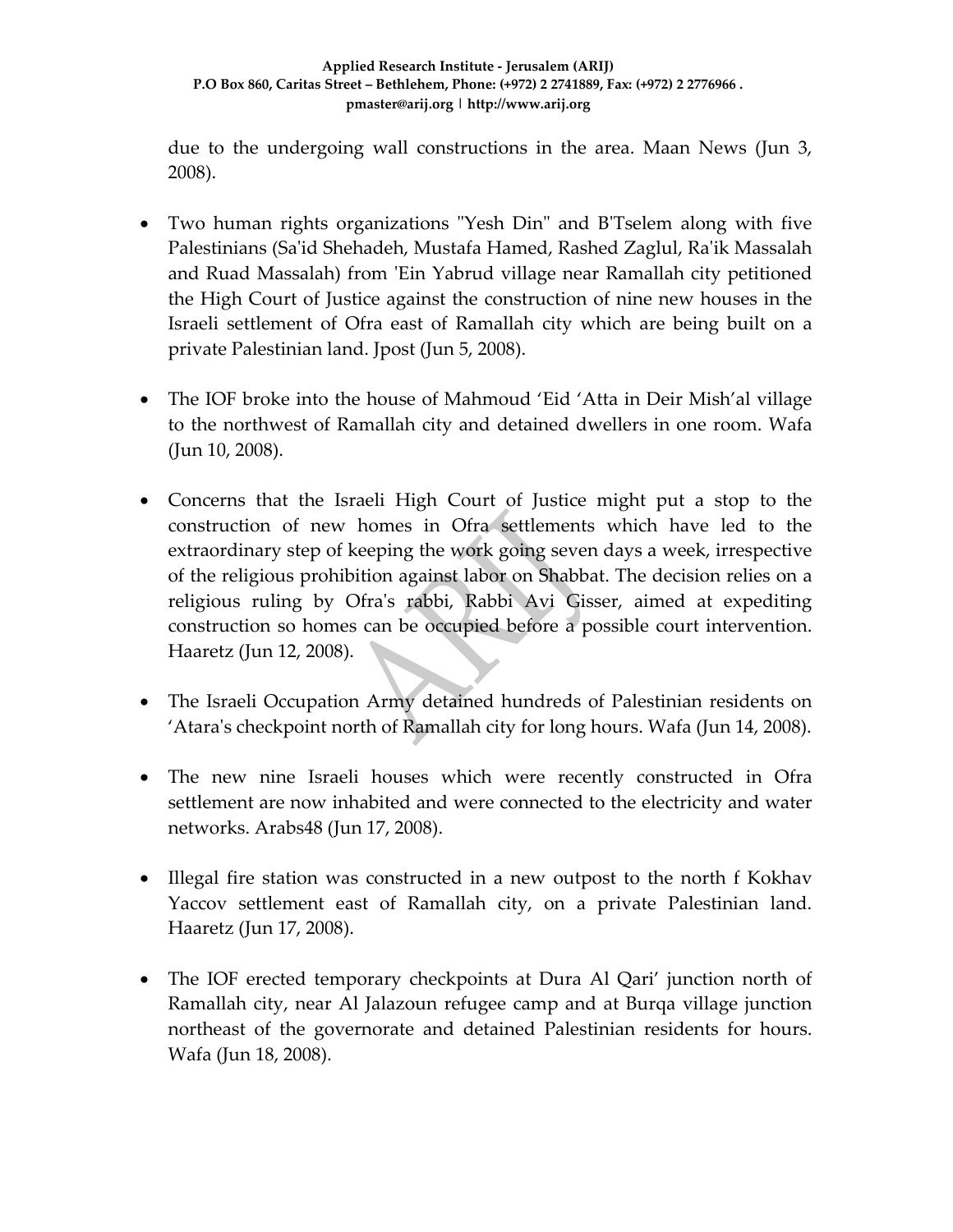- The IOF staged into Bil'in village to the west of Ramallah city and searched the house of Tariq Mohammed Al Khatib. PCHRGAZA (Jun 19, 2008).
- The Israeli Occupation Army set fire into the Olive orchards of Bil'in village which belong to Rashid Abu Rahmeh and Muhammad 'Ali Yasin. In addition, the IOF broke into the house of Muhammad Tawfiq Al Kahtib in the village. Wafa (Jun 20, 2008).
- The Israeli High Court of Justice issued an interim injunction ordering Israeli settlers not to occupy nine new housing in the settlement of Ofra, and to halt construction of the units and not to connect them to the infrastructure. Jpost (Jun 21, 2008).
- The Israeli settlers of Halamesh set fire into tens of Olive trees in Deir Nizam village northwest of Ramallah city which belong to Ahmad Faraj Mizhir. Wafa (Jun 27, 2008).
- The Israeli Occupation Army erected temporary checkpoint near Al Sawiya village and detained tens of Palestinian cars on Ramallah‐ Nablus road. Wafa (Jun 30, 2008).

## **Bethlehem**

- The Israeli Occupation Forces broke into the house of Muhammad Jalal Ahmad in Al Duhaysha refugee camp south of Bethlehem city, causing damages to properties. Wafa (Jun 3, 2008).
- The Israeli Occupation Army opened fire at Palestinian students while leaving their schools in Tequ' town, causing a state of panic and fear to them. Wafa (Jun 4, 2008).
- The Israeli Ministry of Interior issued an order to demolish a six meters cave used for agriculture and owned by 'Abed El Fatah 'Abed Rabou in Al Walajah village for not being licensed. PNN (Jun 5, 2008).
- The IOF raided and searched houses in Bethlehem city and in Al Khadr village west of the city, causing extensive loses. Among owners, the following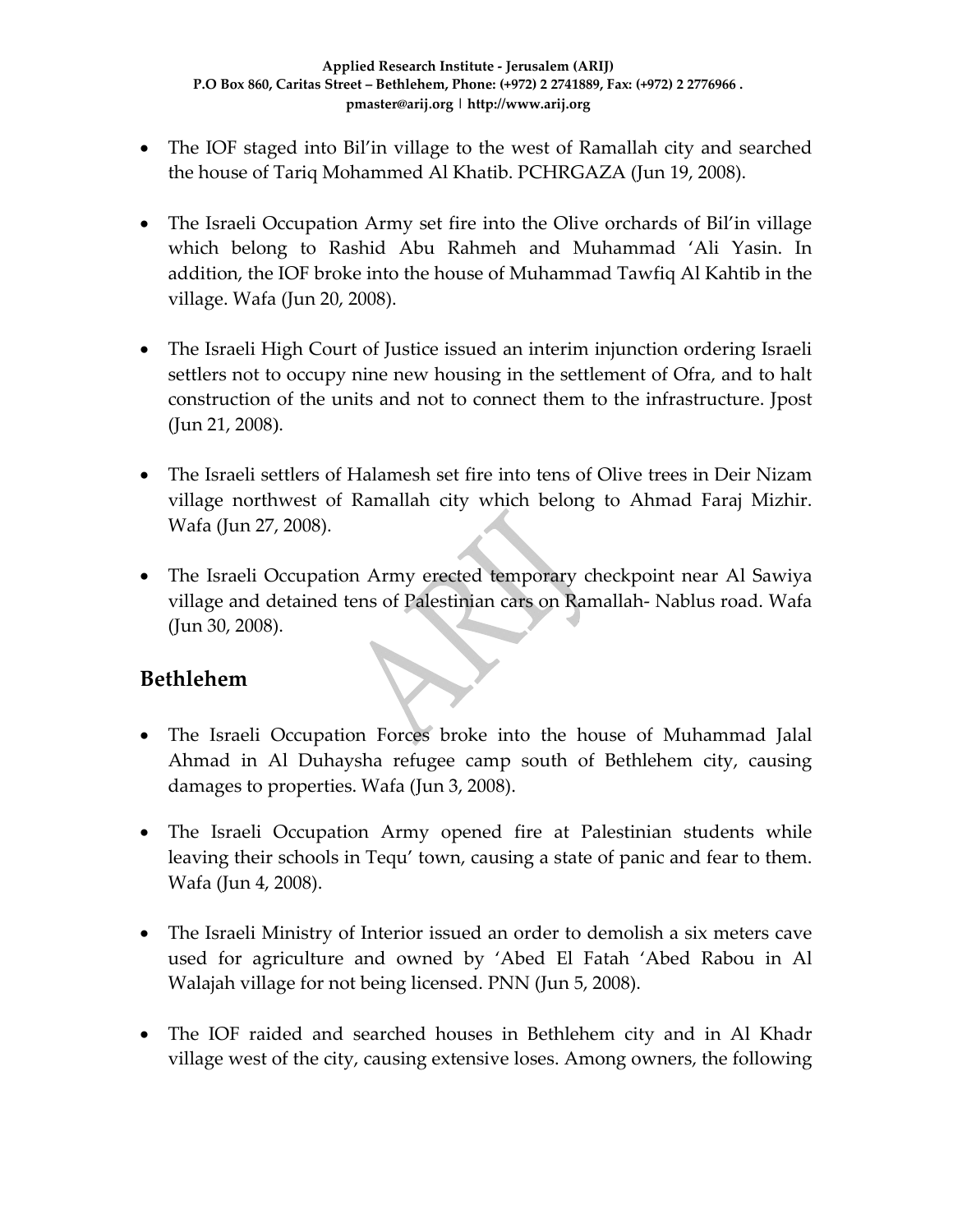were known: Emad Mohammad Ibrahim and Salwa Reziq Salah. PCHRGAZA (Jun 5, 2008).

- The Israeli Society "Ir Amim" revealed about plans to build 850 new housing units in Gilo settlement south of Jerusalem city. The plan which was proposed to the Municipality of Jerusalem on the  $28<sup>th</sup>$  of May, 2008, holds number 13157 and will be constructed in Giloʹs western part opposite to Al Walajeh village west of Bethlehem city. Quds (Jun 6, 2008).
- For the forth week on row, 100 Israeli settlers from settlements located in Bethlehemʹs eastern and western parts, marched towards the evacuated Ush Ghurab military site, along with head of the Mivdal Party and 'Israel our home' movement in an attempt to take over the place. Quds (Jun 7, 2008).
- The IOF invaded Al Duha town west of Bethlehem city and surrounded a five‐ storey residential building, forced all residents to evacuate it under the threat of weapons and dynamited the main entrance and the equipments of the Shepherds TV station in the same building, causing extensive loses. In addition, the IOF forced all owners of the commercial stores located on Jerusalem‐ Hebron road to close and destroyed the store of Ahmad Mizher. Quds (Jun 15, 2008).
- The IOF staged into Al Duhaisha refugee camp, raided and searched a house belonging to 'Eissa Bader Al Hroub, causing damages to properties. PCHRGAZA (Jun 16, 2008).
- The Israeli Occupation Forces incurred into Al Duhaisha refugee camp, raided and searched the house of Isma'il Khalil Al Shathli. PCHRGAZA (Jun 19, 2008).
- The IOF moved into Al 'Azza refugee camp, north of Bethlehem city and searched the house of Rebhi Abu Sha'ira. PCHRGAZA (Jun 19, 2008).
- The Israeli Occupation Troops erected a temporary checkpoint on the main entrance of Za'tara village east of Bethlehem city and detained Palestinian vehicles for hours. Wafa (Jun 23, 2008).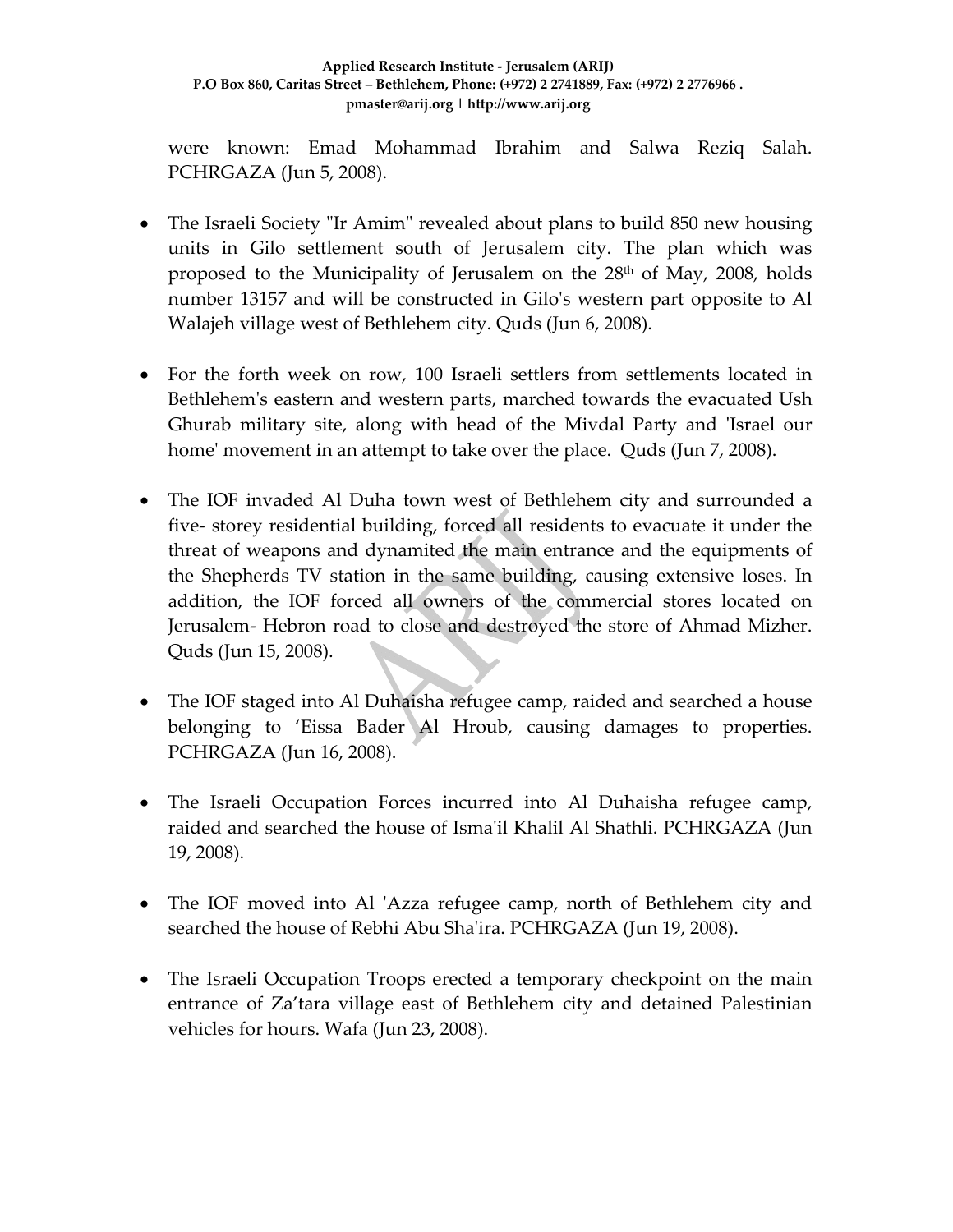- The IOF incurred into Al 'Ibayat neighbourhood east of Bethlehem city and broke into the house of Mustafa 'Abed Ibrahim Jubran, causing damages to properties. Wafa (Jun 24, 2008).
- The Israeli Occupation Forces moved into Al Duhaisha refugee camp, south of Bethlehem and searched a house owned by Kamal 'Omar Sarhan. PCHRGAZA (Jun 24, 2008).
- The IOF closed the main entrance of Husan village west of Bethlehem city and erected temporary checkpoint in the area and banned Palestinian access. Wafa (Jun 30, 2008).

## **Nablus**

- The Israeli Occupation Forces staged into 'Ein Beit El Ma' refugee camp west of Nablus city and broke into the houses of Mabrouk and Himedan families, destroying properties. Quds (Jun 1, 2008).
- The Israeli Occupation Army broke into the Arab Company for Paints in the Industrial Zone east of Nablus city and confiscated properties. Wafa (Jun 2, 2008).
- The Israeli Occupation Forces staged into Nablus city and in Ein Beit El Ma' refugee camp west of the city and took over Salem residential building and forced all dwellers to evacuate it under the threat of weapons. Wafa (Jun 4, 2008).
- Israeli Occupation Forces stormed the city of Nablus from several entrances, raided homes in Balata refugee camp and the old town of Nablus, as well as the village of Beit Iba, west of the city and broke into the house of Mo'taz Adeen Isma'il. Maan News & PCHRGAZA (Jun 5, 2008)**.**
- The Israeli settlers of Yizhar aggressed on Palestinian houses located on 'Einabus‐ Huwwara roadway and severely hurt dwellers. Wafa (Jun 12, 2008)**.**
- The Israeli Occupation Troops broke into the Palestinian Society for Development and Democracy in Al Makhfiya neighborhood in Nablus city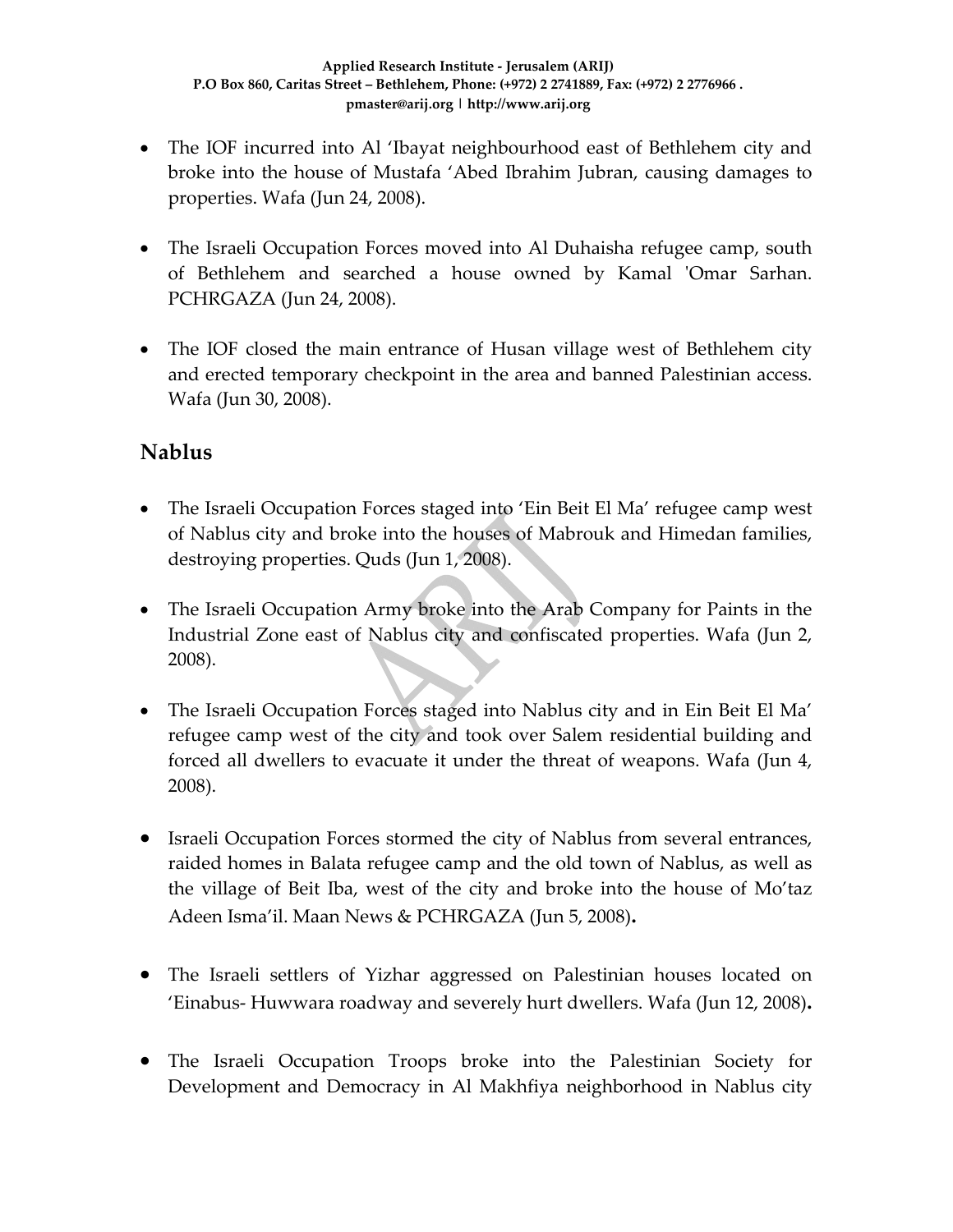after dynamiting its main entrances, causing extensive loses to the properties. Wafa (Jun 12, 2008).

- New expansion activities are taking place in the eastern part of Huwwara checkpoint south of Nablus city. The IOF constructed new iron poles for pedestrians. Wafa (Jul 17, 2008).
- Under heavy barrage of gunfire, the IOF incurred into 'Ein Beit Al Ma' refugee camp west of Nablus city and aggressed on the houses of Yahya & Muhammad Al 'Aqad and the houses of Al Dardouk and 'Asfour families, destroying properties. Wafa (Jun 18, 2008).
- Group of Israeli settlers closed a road near Huwwara checkpoint south of Nablus city and banned Palestinian access; at the time, the settlers of Yizhar aggressed on Palestinians passing through the bypass road near the settlement of Yizhar south of the city. Wafa (Jun 19, 2008).
- The Israeli Occupation Forces invaded Joseph Tomb east of Nablus city and broke into three Palestinian schools: Qadri Tuqan School, Al Haj Ma'zouz School and Basim Al Shak'a School after dynamiting their main entrances. In addition, the IOF staged into 'Ein Beit Al Ma' camp and searched Palestinian houses. Among owners known was Mabrouk family. Wafa (Jun 19, 2008).
- The Israeli settlers of Yizhar set fire into 250 dunums of lands planted with Olives and Wheat in Burin and 'Asera Al Qiblya villages south of Nablus city. Quds & Wafa & PNN (Jun 19, 2008).
- The Israeli Occupation Forces closed Huwwara checkpoint south of Nablus city from both sides and hindered Palestinian access. Wafa (Jun 21, 2008).
- The Israeli Occupation Forces closed Al Bathan and 'Asera Al Shamaliya checkpoints (Checkpoint number 17) north of Nablus city and hindered Palestinian access to the villages north of Nablus city. Wafa (Jun 23, 2008).
- The IOF destroyed an apartment in Al Sal'ous residential building in Al Makhfiya neighborhood in Nablus city. PNN (Jun 24, 2008).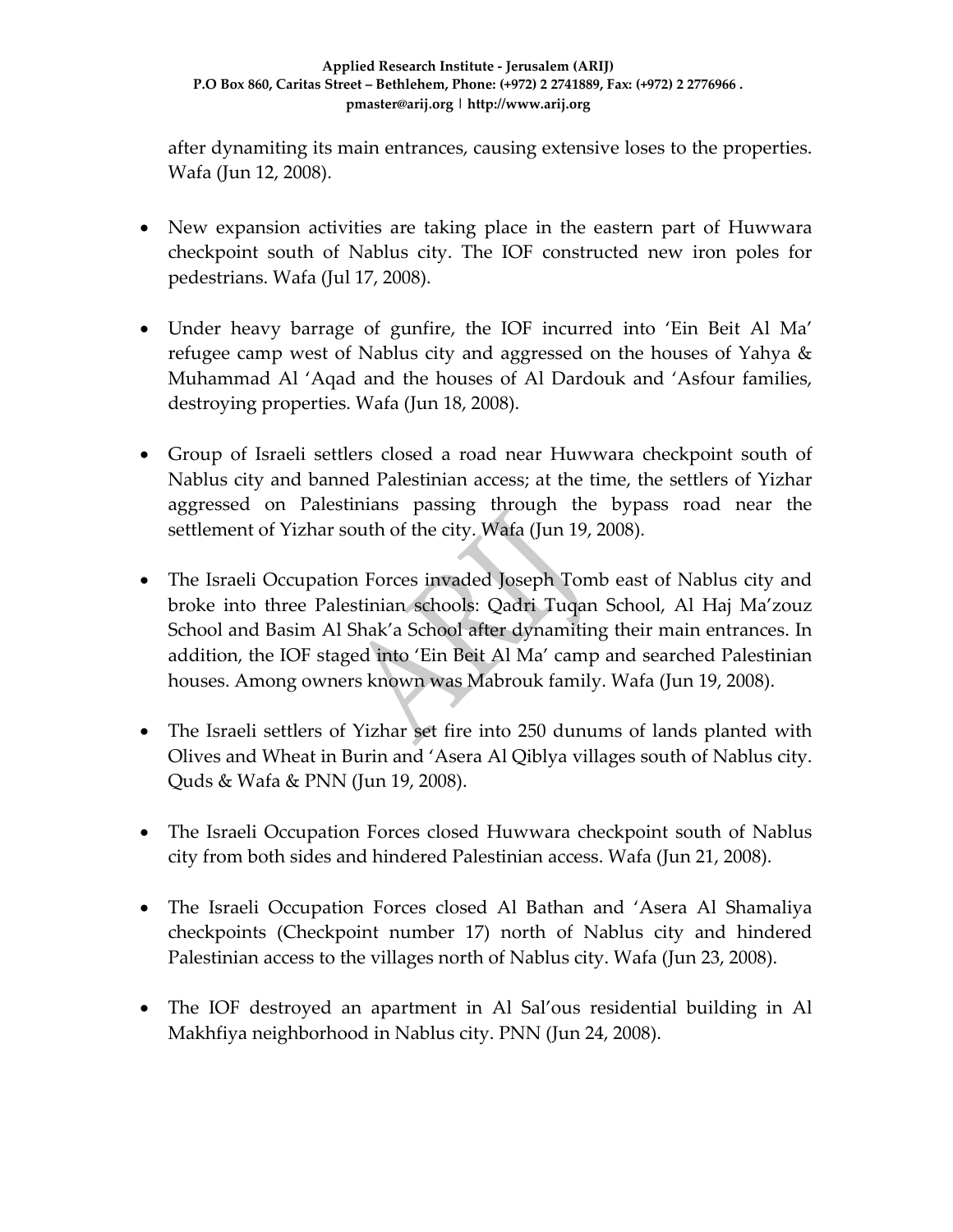• The IOF staged into Nablus city and into 'Ein Beit El Ma' refugee camp and took over Al Anwar residential building, turning it into military post. Wafa (Jun 28, 2008).

## **Tubas**

- The Israeli Occupation Authorities handed out Al Farisiya and Al Hadidiya hamlets in Wadi Al Maleh area in the Jordan Valley military warnings to stop the construction at some residential and agricultural structures under the pretext of lacking building permits due to their location in Area C which falls under the fall Israeli Control. Structures belong to Fayiq Ahmad 'Abed El Rahman Sbeih (residential structure constructed of wood, iron and canvas 90 m<sup>2</sup>, storage shed for agricultural products 35 m<sup>2</sup> and animal pen for keeping poultry, 20 m²), Jaser Sa'd Saleh Daraghma (residential structure constructed of wood, iron and canvas 65 m²), Isma'il Jamil (residential structure), 'Abed El Rahim Hassan 'Abed Allah Bsharat (three residential structures), 'Ali Muhammad Mahmoud Bsharat (residential structure and animal pen constructed of iron) and Suleiman 'Abed Allah Muhammad Bsharat (Animal pen constructed of iron). DWG & ARIJ (Jun 4, 2008).
- The Israeli Occupation Authorities issued military order number 08/08/T to confiscate 356 dunums of lands located in Blocs (221, 223, 224 and 226), parcels (1‐4, 22‐18, 16, 4‐9, 2, 1‐4) in Tubas to construct new military base in the area. Lands belong to: 'Abed Flah 'Einabousy (53 dunums), Muhammad Abu Mtawi' (37 dunums), Mustafa Muhammad Abu Mtawi' (5.5 dunums), Mahmoud Badawi Abu Mtawi' (9 dunums), Ahmad Hassan Abu Mtawi' (10 dunums), Hamdan Salameh Abu Mtawi' (9 dunums), Jamil Qasim Abu Mtawi' & 'Abed Muhammad Abu Mtawi' & Saleh Abu Mtawi' (16 dunums), Naji 'Ali Dababat (25.5 dunums), Muhammad 'Ali 'Einabousy (13 dunums), Muhammad Sa'oud Al 'Abed (17 dunums), SA'ed Falah 'Einabousy (13 dunums), Muhammad Mahmoud 'Einabousy (42 dunums), Jamal Falah 'Einabousy (60 dunums), Mahmoud Sa'oud 'Einabousy (8 dunums), Khalil Yousef 'Einabousy (20 dunums), Sa'id Mahmoud 'Einabousy (17 dunums), 'Abed Allah 'Ali 'Einabousy (28 dunums), Fayiz Muhammad Dababat (19 dunums), Hussein Muhammad Dababat (12 dunums), Qasim Muhammad Dababat (24 dunums) and Hamad Muhammad Dababat (21 dunums).Wafa &Al Hayat Al Jadeeda & Tubas village Council (Jun 16, 2008).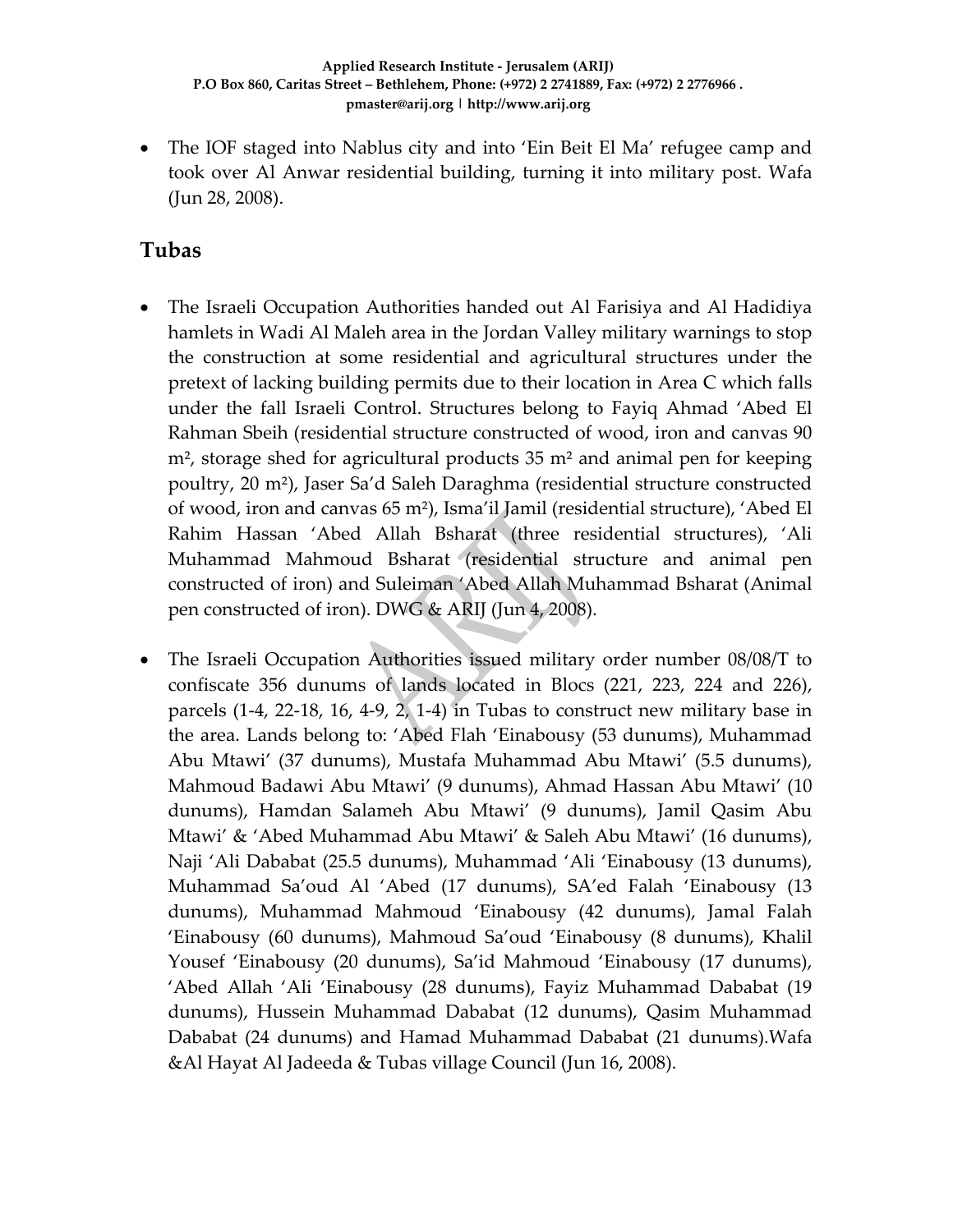- Extensive military activities are taking place in the eastern slopes east of Tubas city near Tayaseer and Al 'Aqaba villages. Wafa (Jun 16, 2008).
- The Israeli Occupation Forces aggressed on three Palestinian farmers while they were working in their lands in Yarza area east of Tubas, claiming that they were working in a closed military area. Quds (Jun 18, 2008).
- The Israeli settlers of Maskkiyot in the northern valleys expanded the borders of the settlement on the expanse of Palestinian lands. Quds (Jun 27, 2008).

## **Jenin**

- More than 15 Israeli vehicles incurred into Qabatyia town south of Jenin city, causing panic to residents. Wafa (Jun 2, 2008).
- The IOF erected temporary checkpoint on the road connecting Jein city with the Arab American University southeast of the city and banned Palestinian access. Wafa (Jun 3, 2008).
- The Israeli Occupation Authorities handed out residents of Rummana village four new military warnings to demolish their houses in Rummana village west of Jenin city under the pretext of lacking building permits. Houses belong to Jalal Kamil Ighbariya, 'Amar Rafiq Sbeihat, As'ad Rifa'y and Hussein Sadiq Harz Allah. Quds (Jun 5, 2008).
- The Israeli Occupation Army staged into Jenin city, Silet Al Harithya and Kfar Dan villages, surrounded a number of Palestinian houses and took over others turning them into military posts. Quds (Jun 5, 2008).
- The IOF staged into Jenin city, Jenin refugee camp, Qabatya Maythaloun and Burqin towns and searched into Palestinian houses after forcing all residents to evacuate them under the threat of weapons. Resident Yasine Ahmad Yasin Khalf was known. Wafa (Jun 12, 2008).
- The Israeli Occupation Forces erected temporary checkpoint on Jenin-Haifa roadway near Harj Al Sa'adeh west of Jenin city and detained Palestinian cars for long hours. Wafa (Jun 12, 2008).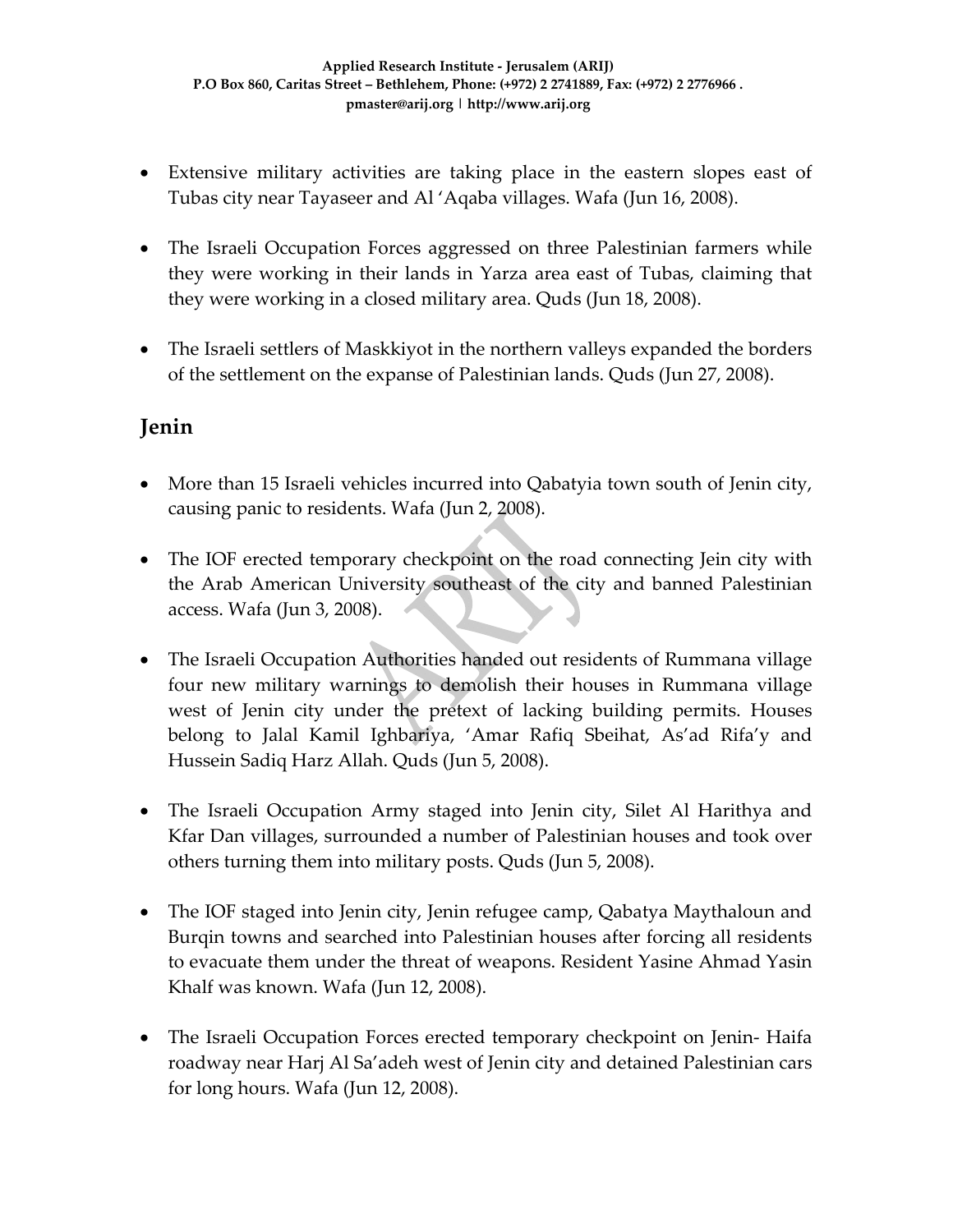- The IOF staged into Jenin city broke into the houses of Farid Hawash, Tariq Abu Ghali and Ghazi Al Sa'di, causing extensive loses to properties; in addition, the IOF destroyed electricity poles and some commercial stores in the city center. Wafa (Jun 15, 2008).
- The Israeli Occupation Army staged into Silet Al Harithya, 'Araba, Kafr Ra'i and Fahma villages and searched Palestinian houses, causing extensive loses to properties. Wafa (Jun 24, 2008).

## **Salfit**

- The Israeli settlers of Ariel released wild pigs into Palestinian agricultural lands and the Palestinian houses in Al Frayz area north of Salfit city, causing extensive loses. Among the owners, the following was Fikry Al Zarba. Al Ayam (Jun 1, 2008).
- The Israeli Occupation Forces manning the Iron Gates constructed on the Wall's path in Masha town west of Salfit city hindered Palestinian landowners from accessing their agricultural lands behind the Wall. Wafa (Jun 3, 2008).
- The Israeli Occupation Authorities issued three military warnings to stop the construction of two houses and water well in Deir Balut town to prepare them for demolition. Among the owners, resident Ragheb Sa'id was known. Deir Balut village Council (Jun 16, 2008).

### **Hebron**

- The Israeli Occupation Forces erected temporary checkpoints in Al Salam and 'Ein Sara Streets, Bab Al Zawiya area, on Wad Al Qaf road, Tarousa‐ Dura road and in the old city of Hebron and barred Palestinian access. In addition the IOF invaded Halhul town and confiscated tens of Palestinian cars. Wafa (Jun 2, 2008).
- Qiryat Arba' settlers rebuilt Hazon David synagogue, an illegal outpost near Hebron, soon after the Israel Occupation Forces and its Civil Administration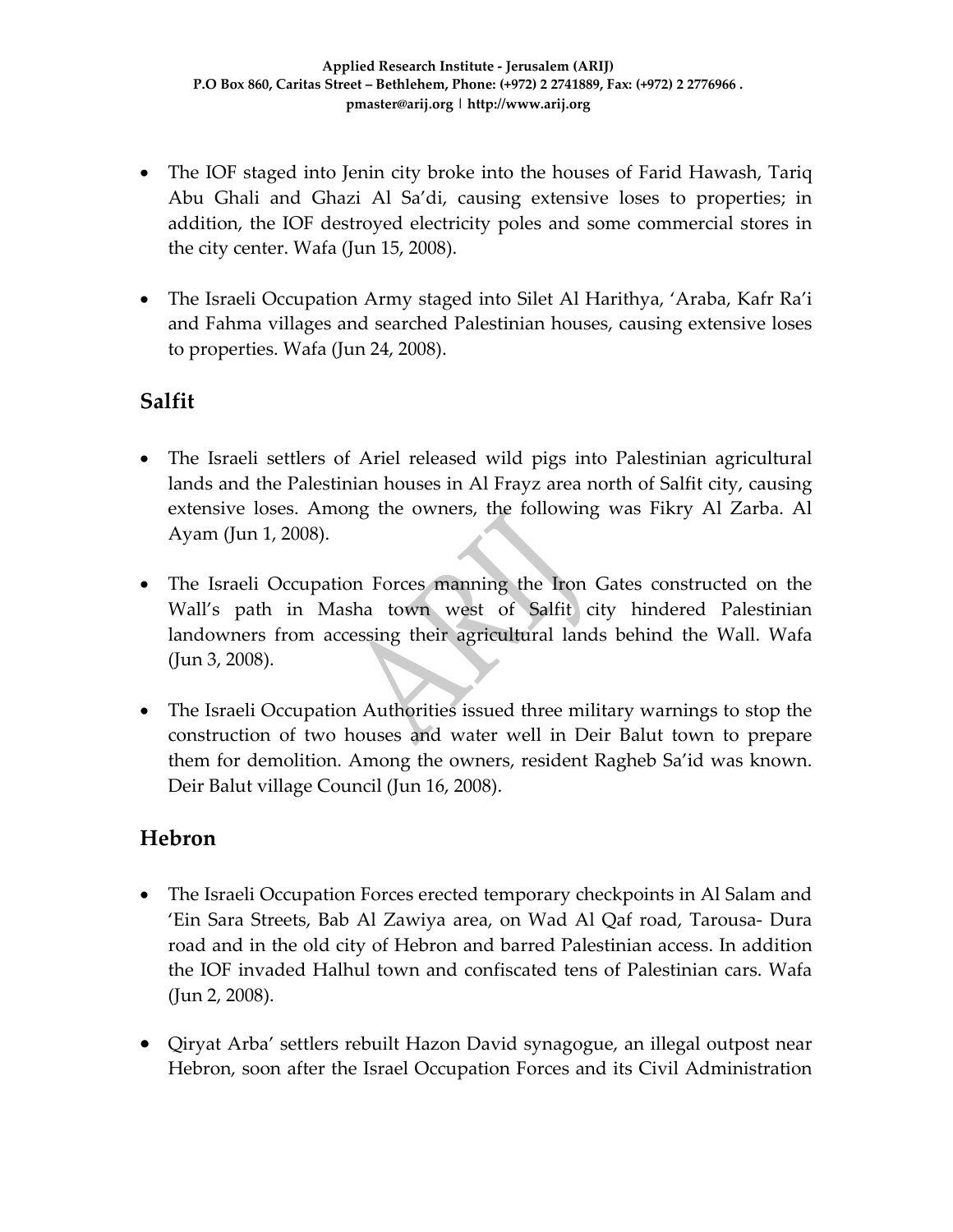arm destroyed the structure recently. It is worth pointing out that this is the 32 times the IOF evacuates the outpost. Haaretz (Jun 3, 2008).

- Heads of West Bank cityʹs Jewish community petition Israeli Land Administration asking it orders status of store complex dating back to old settlement's time restored; allow current Jewish residents to reclaim rights. The claim was based on a ruling made by a military appeal committee, stating that any property which previously belonged to families who lived in the cityʹs old Jewish community, and was abandoned, can be reclaimed from the commission responsible for abandoned property, which is a sub‐division of the Israel Land Administration. The property in question is called Beit Ezra: Ynetnews (Jun 3, 2008).
- The IOF staged into Nuba, Idhna, Al Sheioukh towns and Al Fuwwar refugee camp and took over several numbers of houses turning them into military posts. Wafa (Jun 4, 2008).
- The IOF staged into Beit Ummar village, north of Hebron city raided and searched two houses belonging to Hamed Al Za'aqiq and Fu'ad 'Abdul Hakim 'Alqam and transformed them into military posts. PCHRGAZA (Jun 5, 2008)**.**
- Israeli Occupation soldiers stormed two charitable societies in the Hebron area, in the southern part of the West Bank, confiscated their properties and closed them by military orders for three years. In Al Sheioukh village, more than fourteen military vehicles and jeeps invaded the village at dawn, and broke into the Charitable Society and its school and confiscated belongings such as chairs, computers, office equipment, and documents that belong to the society and the school. Troops then hanged a military order shutting down the society for three years. In Beit Ola village, west of Hebron, soldiers broke into the offices of the Islamic Charitable Society and confiscated computers, files and other stationeries before hanging on its main door, a military order shutting it down for three years. IMEMC & Wafa (Jun 6, 2008).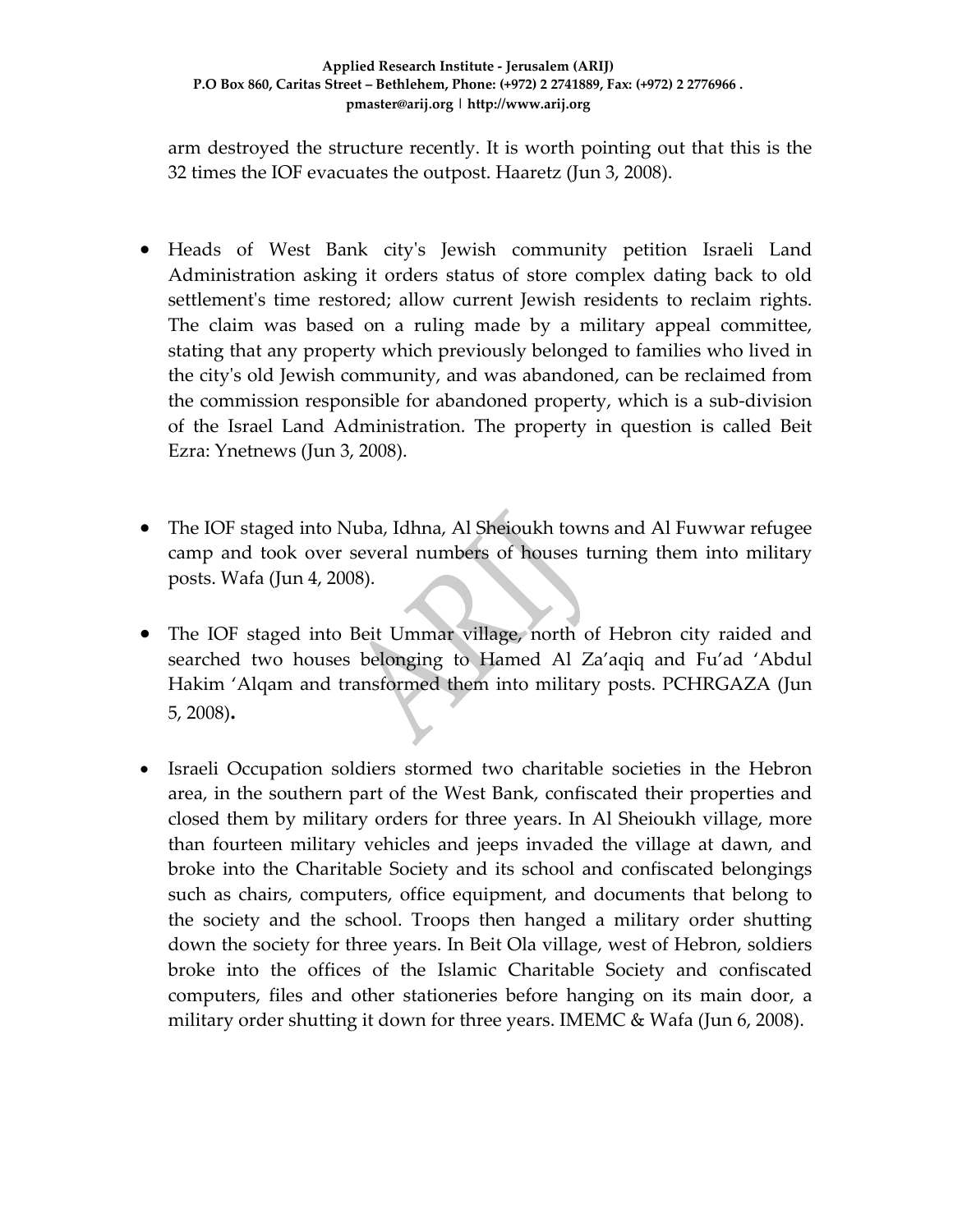- The Israeli Occupation military and settlers blocked the primary means of access between At‐Tuwani and the surrounding villages with Yatta Town, in the southern Hebron district by creating a six‐foot‐high mound spanning the width of the road using concrete slabs, boulders and earth. This new roadblock greatly expands a mound placed by the Israeli army on 28 May 2008 and will greatly impede the transport of supplies such as water, firewood and animal feed into At‐Tuwani and the other villages of the south Hebron hills region. The new blockage not only prevents vehicle access between At‐Tuwani and Yatta, but also traffic by foot and donkey. Maan News (Jun 6, 2008).
- Israeli settlers of Susiya settlement intensified their attacks against Palestinian farmers and shepherds in Al Tuwani hamlet south of Hebron city in an attempt to force them leave their lands preparing to confiscate them. Wafa (Jun 7, 2008).
- Group of Israeli settlers uprooted trees dated back 10 to 30 years in a two dunums park south of the Ibrahimi Mosque in Hebron city in an attempt to expand the park which is used by them during Jewish feasts and events. Wafa (Jun 8, 2008).
- The Israeli Occupation Authorities erected a new settlement outpost "Sinsana B" over a previously confiscated 200 dunums land owned by Muhammad and Ahmad 'Awad Al Sha'our from 'Arab Al Ramadin village south of Hebron city. The new outpost is located meters away north of "Sinsana A" outpost. Wafa (Jun 8, 2008).
- The IOF staged into Hebron city, Beit Kahil town and in Al Fuwwar refugee camp and broke into the houses of Tah Abu Sneineh, Hamdouna Abu Sneineh, Hisham Salim Hassan Al 'Atwneh and Wael Ibrahim Al Hleqawi, causing extensive loses to properties. Wafa (Jun 8, 2008).
- Group of Israeli settlers from Susiya settlement located southeast of Yatta town aggressed on Palestinian farmers from Al Nawa'jah family while they were working in their lands. In addition, the IOF closed with cement blocks and earth mounds the entrance of Al Tuwani village. Maan News & Quds & IMEMC (Jun 8, 2008).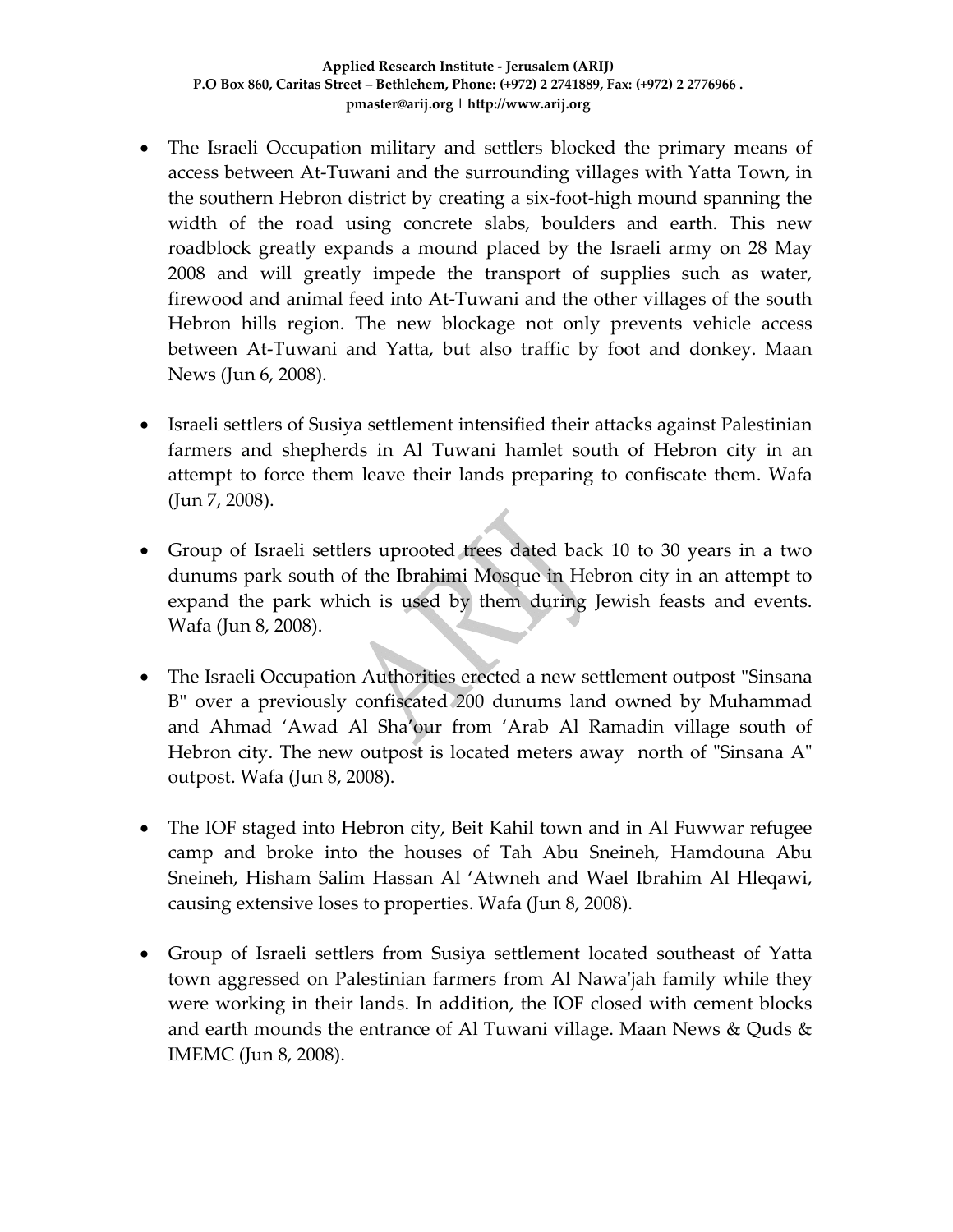- The Israeli Occupation Army invaded Dura town and Al Fuwwar refugee camp south of Hebron city and surrounded the houses of Walid Muhammad Hassan 'Amr and 'Abed El Qader Abu 'Awad. Wafa (Jun 9, 2008).
- The Israeli Occupation Army announced about their intention to remove 10 earth mounds which close the entrances of villages and towns south of Hebron city. Quds (Jun 9, 2008).
- The Israeli Occupation Bulldozers razed hundreds of dunums of lands in Adh Dhahiriya town south of Hebron city in an attempt to expand bypass road # 60 and to erect 40 meters wide road parallel to the existing bypass road # 60 road to connect Israeli settlements located south of Hebron Governorate with those in Bir Sheva' . Wafa (Jun 10, 2008).
- The IOF broke into a residential building composed of five apartments owned by Nader 'Abed El Hafiz Abu Mayala in Bab Al Zawiya area in the center of Hebron city, destroyed all properties and detained residents in one room. Wafa (Jun 13, 2008).
- The Israeli Occupation Army removed 10 earth mounds south of Hebron Governorate. Quds (Jun 14, 2008).
- The IOF staged into Al Sheioukh town and in Al 'Aroub refugee camp and aggressed on the houses of Issa 'Abed El Rahim Halayqa, Muhammad Hilmi Abu Ghazi and Yousef Diab Qanam and destroyed properties. In addition, the IOF confiscated five cars from a garage owned by Jihad Muhammad 'Abdin in Nimra area in Hebron city. Wafa (Jun 16, 2008).
- The IOF moved into Surif village, north of Hebron city, raided and searched the house of Mohammed 'Abdullah Al Qadhi, causing severe loses to the properties. PCHRGAZA (Jun 18, 2008).
- The IOF moved into Beit Ummar village, north of Hebron city, raided and searched the house of Taqi 'Abdul Fattah Jawabra, causing severe loses. PCHRGAZA (Jun 18, 2008).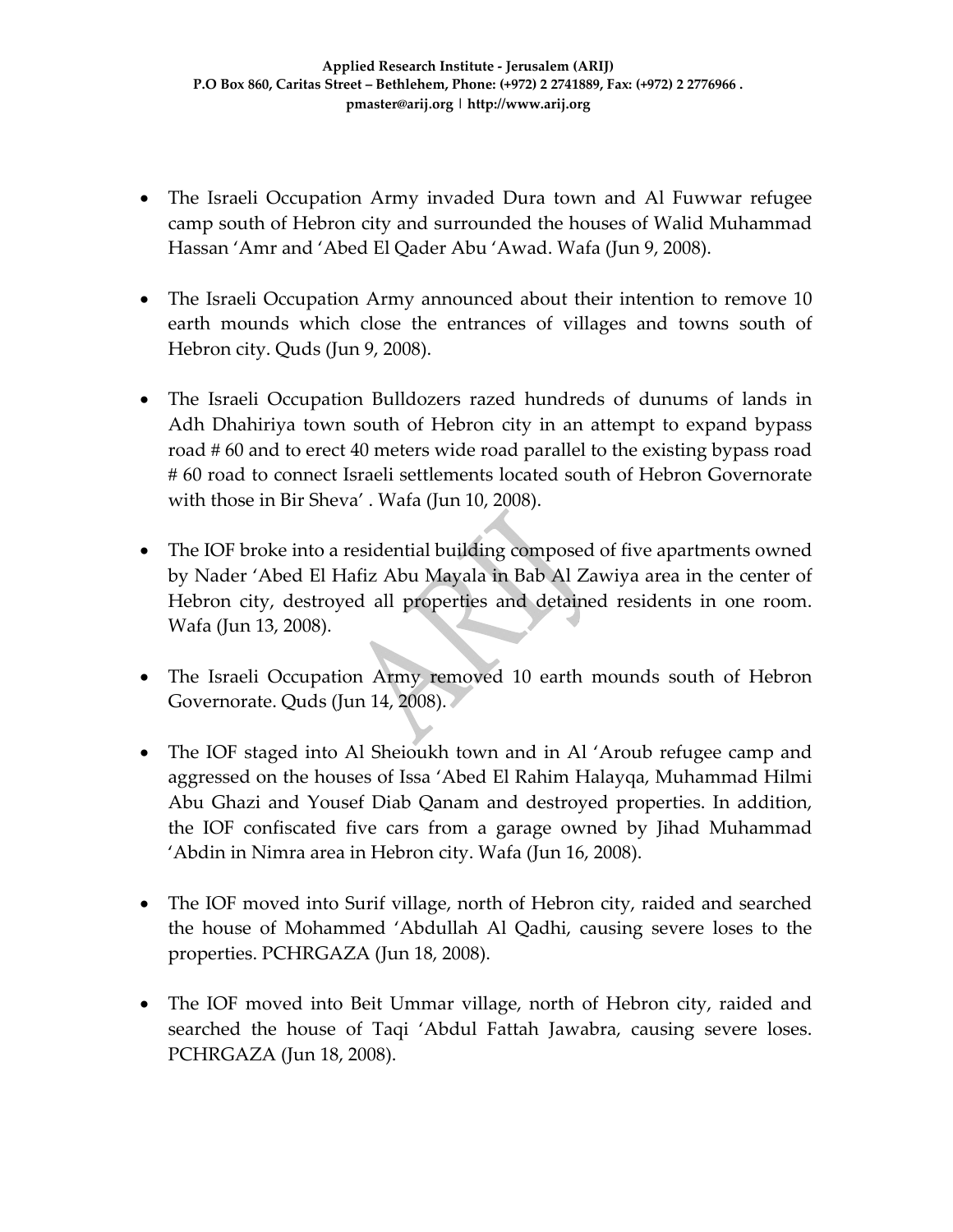- The IOF invaded Al Jami'a and Al Hars neighborhoods in Hebron city and searched the houses of: Adeeb Shaker Al Qudsi, Deeb Al Qudsi, Raed Al Qudsi, Diab Al Qudsi, Salah Abu Minshar, Dia' Al Qawasmi, Akram Al Siouri, Shafiq Al Qawasmi, Ayman Al Qawasimi, Jacob Al Natsha, Nader Al Qawasmi, Mahmoud Yaghmour, 'Abdo Idres, Abu Farid Al Za'tari and Thalgy Al Qawasmi. Wafa (Jun 19, 2008).
- The Israeli Occupation Authorities handed out halt-of-construction warnings to ten Palestinian houses in Idhna town in Hebron Governorate for not being licensed. Houses belong to: Nael Gabriel 'Asi Abu Jahisha, Ibrahim Hassan Taleb Abu Jahisha, Mahmoud Hassan Taleb Abu Jahisha, Sufian Abu Jahisha, 'Eid Talab Abu Jahisha, 'Eid Hassan Taleb Abu Jahisha, Muhammad Hassan Taleb Abu Jahisha, Muhammad Musalam Abu Jahisha, Musalam Muhammad Salameh Abu Jahisha and Yousef Musa 'Abed El Fatah Abu Jahisha. General Authority of Civil affairs‐ Idhna (Jun 19, 2008).
- Group of Israeli settlers aggressed on Palestinian landowners while they working in their lands in Susiya village east of Yatta town. Among farmers, the following were known: Ibrahim Abu 'Aram and Muhammad Khalid Abu 'Aram. Wafa (Jun 20, 2008).
- The IOF broke into the house and commercial stores of 'Abed El Raziq Abu Rajab in Al Haouz area in Hebron city and caused severe loses to the properties. In addition, the IOF staged into Tel Al Rumeida and Wadi Al Huriya neighborhoods and broke into a store owned by Hatim Al Ash‐hab, destroyed properties. Wafa (Jun 21, 2008).
- The IOF broke into the Palestinian Red Crescent Society in Beit Ummar town north of Hebron city after dynamiting main doors and windows, causing extensive loses to the properties. Wafa (Jun 21, 2008).
- The IOF broke into the house of Musa Jamil Zeidat in Bani N'aim town east of Hebron city, causing extensive loses to properties after detaining all family members in one room. Wafa (Jun 22, 2008).
- More than 40 Israeli vehicles incurred into Bani Na'im town east of Hebron city and searched tens of Palestinian houses causing damages to properties. Among owners, the following were known: Issa Isma'il Tarayreh, Musa Muhammad Al Khdour, Issa Muhammad Mahmoud Al Khdour, Yousef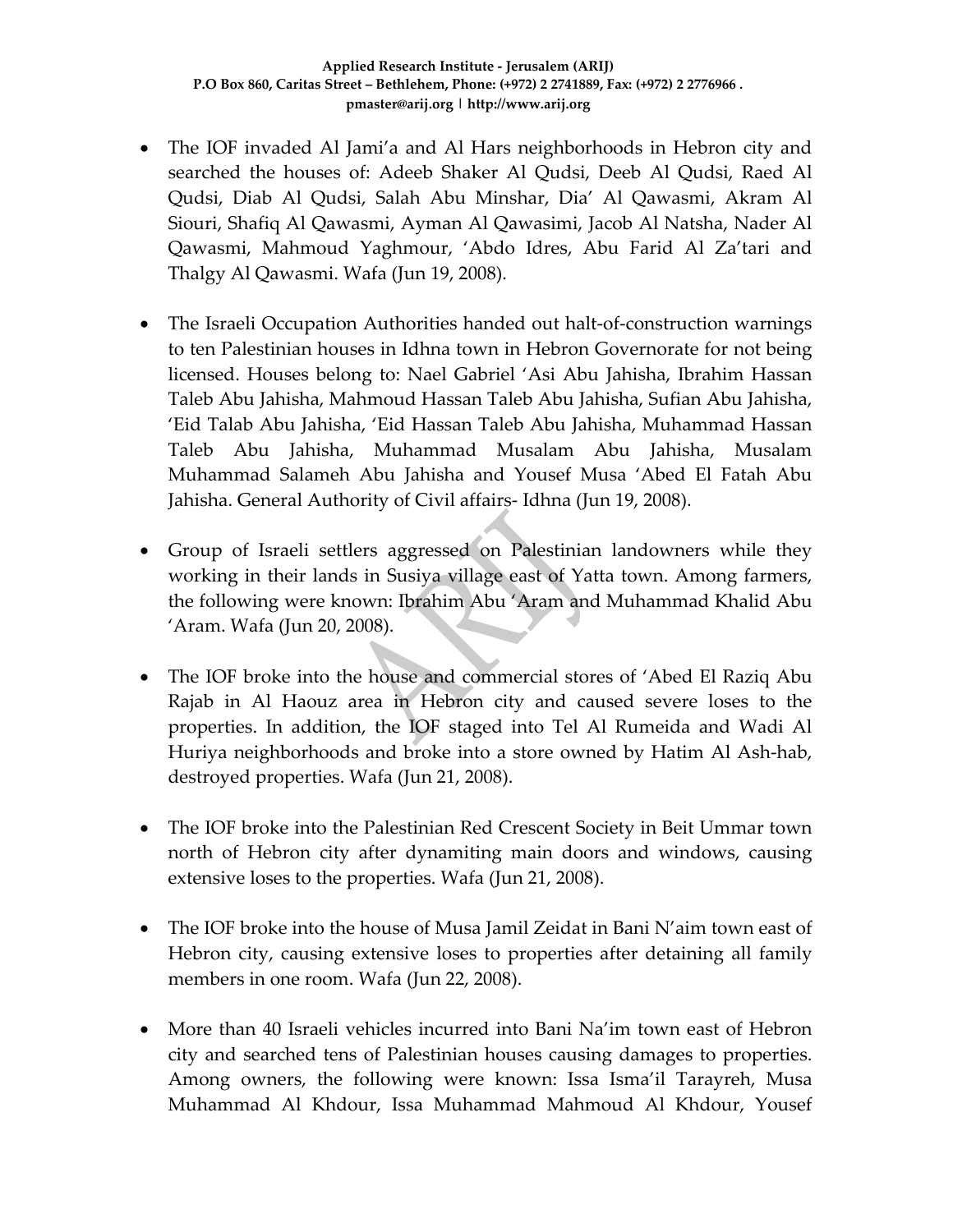'Abed Allah Al Khdour and 'Akif 'Ali 'Abed Allah Al Manasra. Wafa (Jun 24, 2008).

- Group of Israeli settlers aggressed on residents Khaled Musa Al Najjar, Khaled Musa Abu 'Aram and his son while they were working in their lands near Mizpe Ya'er settlement in Yatta town south of Hebron city. Wafa (Jun 24, 2008).
- The IOF moved into Yatta town south of Hebron city and searched the house of Hamza Msallam Shuraitah. PCHRGAZA (Jun 24, 2008).
- The Israeli Occupation Forces moved into Abu Sneineh neighborhood south of Hebron city and searched a house belonging to the family of Ghaleb Rajeh Abu Sneineh. PCHRGAZA (Jun 25, 2008).
- The IOF moved into Khellat Al Dar neighborhood south of Hebron city and searched a house belonging to the family of Yousef 'Omran Abu Hussein. PCHRGAZA (Jun 25, 2008).
- The Israeli Occupation Authorities handed out residents 'Awad Hussein 'Awad (owner of a two‐storey house), Sami Hassan Hussein 'Awad (owner of a two‐storey house), Mahmoud Nasr Al Nawaj'a, Mahmoud Hussein Hamamdeh and Nu'man Shihada halt‐of‐construction warnings under the pretext of not having building permits in Beit Ummar and Al Mafqara area. In addition, the IOF handed out Al Tuwani village a military warning to demolish the village's only water tank under same pretext. Wafa (Jun 27, 2008).
- The Israeli Civil Administration inaugurated Tarqumiya terminal in Hebron Governorate. Quds (Jun 27, 2008).
- The Israeli Occupation Forces closed the road that connects Al Karmel hamlet with Wadi Al Jawaya community southeast of Yatta town and barred Palestinian access. Maan News (Jun 29, 2008).
- Ten Israeli families will inhabit their new homes in a new neighborhood built in Karmi'el settlement south of Mount Hebron. Ynetnews (Jun 30, 2008).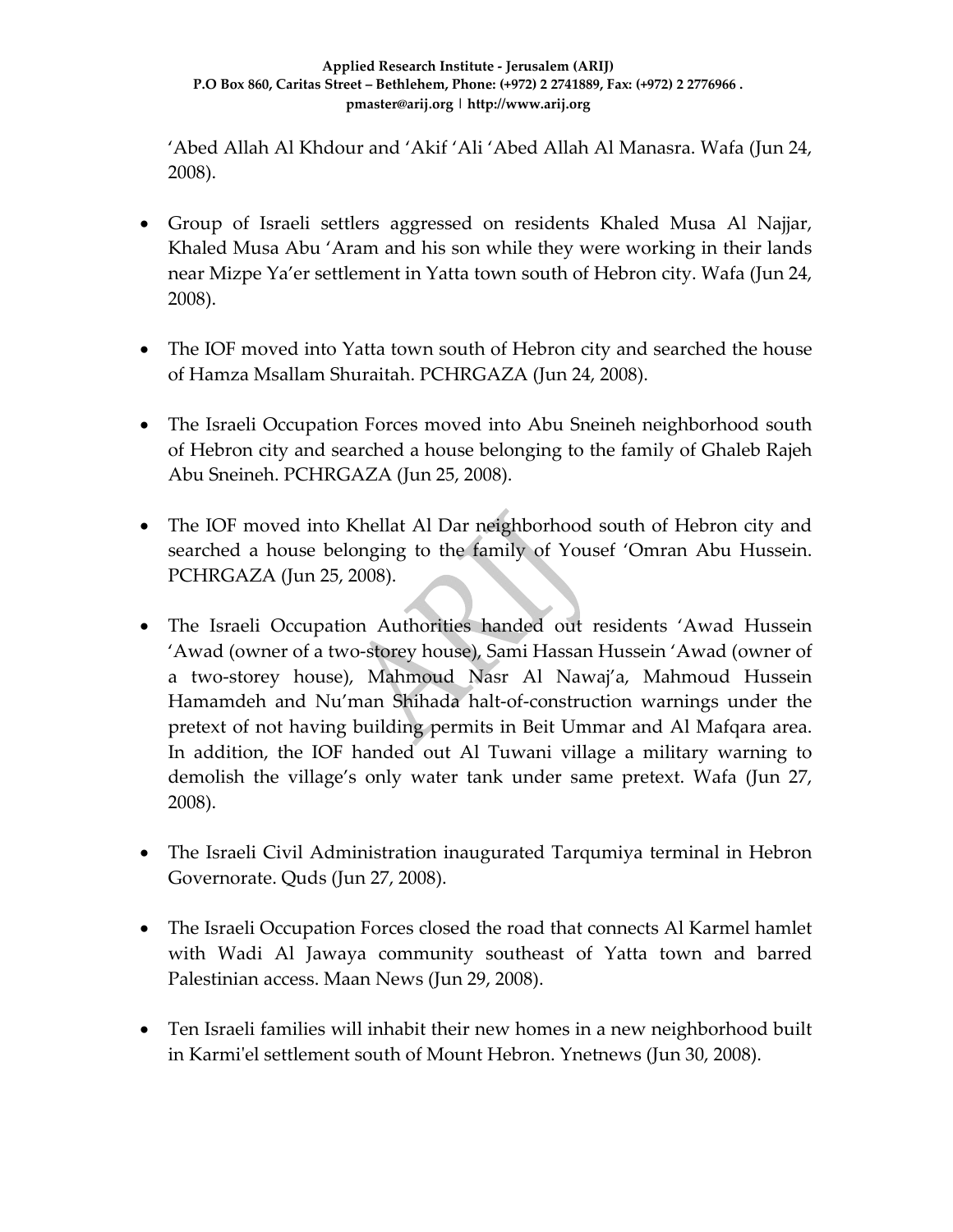• The IOF erected temporary checkpoint near Al Sahib junction south of Hebron city and confiscated more than 10 cars with Israeli plates. Wafa (Jun 30, 2008).

## **Tulkarm**

- Israeli Occupation Forces stormed Tulkarm city and the town of ʹAllar north of the city, carried out an extensive search of the houses, among which, the houses of Yousef 'Odeh and Nader Ibrahim Al-Kharouf were known. Maan News (Jun 5, 2008).
- The IOF erected a temporary checkpoint on Fir'un triangle south of Tulkarm city and banned Palestinian access. Wafa (Jun 16, 2008).
- The Israeli Occupation Forces moved into Nour Ash Shams refugee camp, east of Tulkarm city and searched a house belonging to Kamal Mahmoud Khalil. PCHRGAZA (Jun 25, 2008).
- The Israeli Occupation Authorities sprayed the agricultural fields west of Irtah village near Jeshory factories with Material insecticides, causing extensive loses. Quds (Jun 29, 2008).

## **Others**

- The Israeli Government is planning to build a new Jewish city on lands of the populated Palestinian village Wadi ʹAra near Umm Al Fahm. The new city will be composed of 30 thousand housing units to absorb 200 thousand Jews on 8575 dunums of lands, out of which, 6 thousand housing units are expected to be build this year. Quds (Jun 6, 2008).
- The Israeli Occupation Bulldozers demolished two houses owned by Jabrin Okasha and Yousef Okasha in Al Jawarish neighborhood in Al Ramla town under the pretext of being unlicensed; in addition, the Israeli Occupation Authorities demolished another house owned by Farid Al Turi in Al Mahata neighborhood in Al Lud city for the same pretext. Arabs48 (Jun 12, 2008).